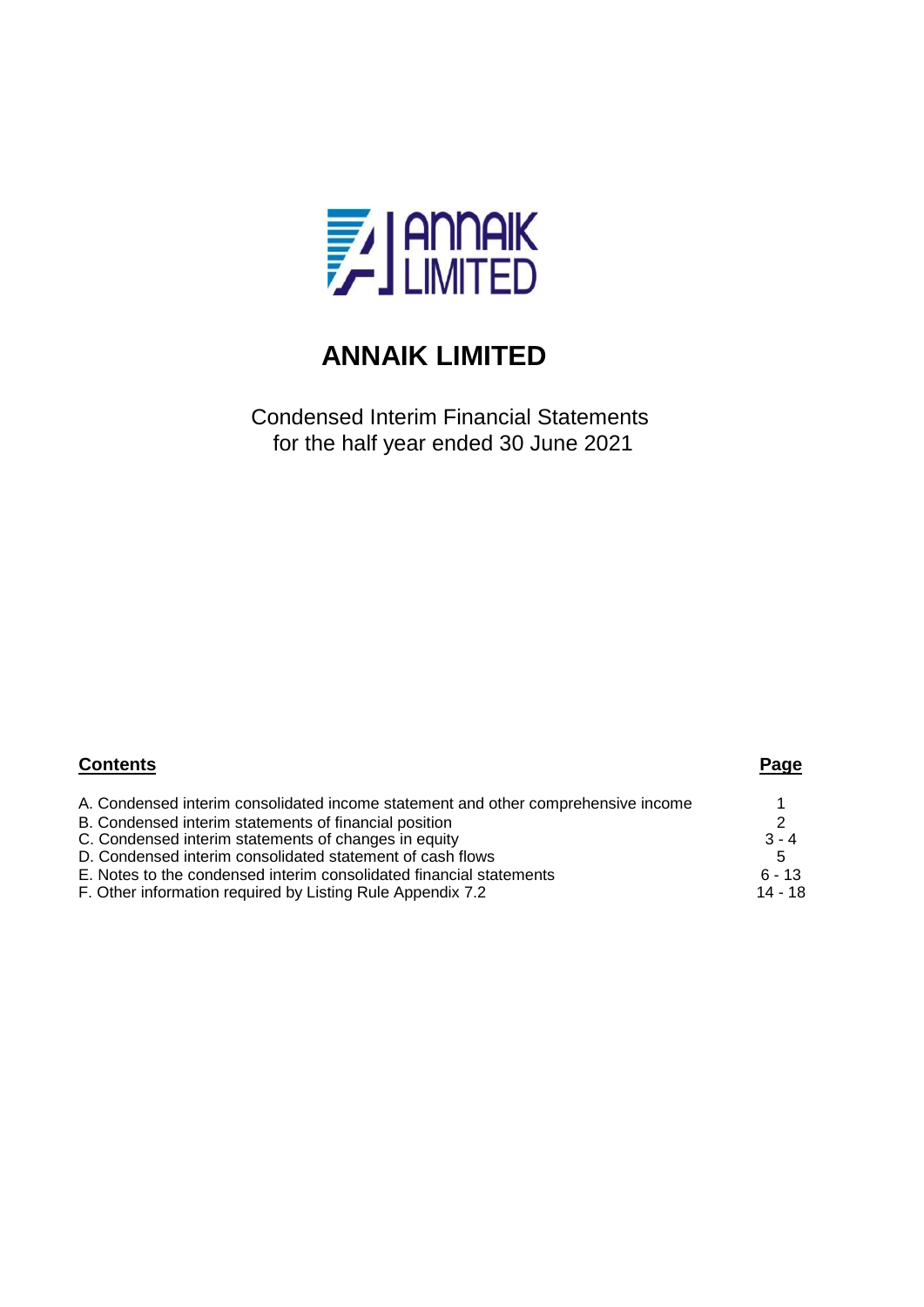

## **Condensed Interim Financial Statements For The Period Ended 30-06-2021**

## **A CONDENSED INTERIM CONSOLIDATED INCOME STATEMENT**

|                                              |                |           | Group                 |             |
|----------------------------------------------|----------------|-----------|-----------------------|-------------|
|                                              |                |           | <b>6 Months Ended</b> |             |
|                                              |                | 30-Jun-21 | 30-Jun-20             | Change      |
|                                              | <b>Note</b>    | S\$'000   | S\$'000               | %           |
|                                              |                |           |                       |             |
| Revenue                                      | $\overline{4}$ | 32,478    | 24,304                | 33.63%      |
| Cost of sales                                |                | (25, 118) | (17,669)              | 42.16%      |
| <b>Gross profit</b>                          |                | 7,360     | 6,635                 | 10.93%      |
| Other operating income                       |                | 1,072     | 1,040                 | 3.08%       |
| Distribution expenses                        |                | (527)     | (943)                 | $(44.11\%)$ |
| Administrative expenses                      |                | (4, 515)  | (4,550)               | $(0.77\%)$  |
| Impairment losses on financial assets        |                | (10)      | (77)                  | $(87.01\%)$ |
| Other operating expenses                     |                | (353)     | (291)                 | 21.31%      |
| Share of result of associate                 |                | 80        | (74)                  | <b>NM</b>   |
| Finance costs                                |                | (696)     | (709)                 | (1.83%)     |
| Profit before income tax                     | 5              | 2,411     | 1,031                 | 133.85%     |
| Income tax expense                           | 6              | (365)     | (392)                 | (6.89%)     |
| <b>Profit for the period</b>                 |                | 2,046     | 639                   | 220.19%     |
| Attributable to:                             |                |           |                       |             |
| Owners of the Company                        |                | 1,228     | (177)                 | <b>NM</b>   |
| Non-controlling interests                    |                | 818       | 816                   | 0.25%       |
|                                              |                | 2,046     | 639                   | 220.19%     |
|                                              |                |           |                       |             |
| Earnings/(loss) per share (cents per share): |                |           |                       |             |
| Basic and diluted                            |                | 0.43      | (0.06)                | $-817%$     |
|                                              |                |           |                       |             |

## **CONDENSED INTERIM CONSOLIDATED STATEMENT OF COMPREHENSIVE INCOME**

|                                                           |                | Group          |         |  |  |
|-----------------------------------------------------------|----------------|----------------|---------|--|--|
|                                                           | 30-Jun-21      | 30-Jun-20      | Change  |  |  |
|                                                           | <b>S\$'000</b> | <b>S\$'000</b> | %       |  |  |
| <b>Profit for the period</b>                              | 2,046          | 639            | 220.19% |  |  |
| Other comprehensive income                                |                |                |         |  |  |
| Exchange differences on translation of foreign operations | 1,514          | 933            | 62.27%  |  |  |
| Other comprehensive income for the period, net of tax     | 1,514          | 933            | 62.27%  |  |  |
| Total comprehensive income for the period                 | 3,560          | 1,572          | 126.46% |  |  |
| Total comprehensive income attributable to:               |                |                |         |  |  |
| Owners of the Company                                     | 2,323          | 474            | 390.08% |  |  |
| Non-controlling interests                                 | 1,237          | 1,098          | 12.66%  |  |  |
|                                                           | 3,560          | 1,572          | 126.46% |  |  |
|                                                           |                |                |         |  |  |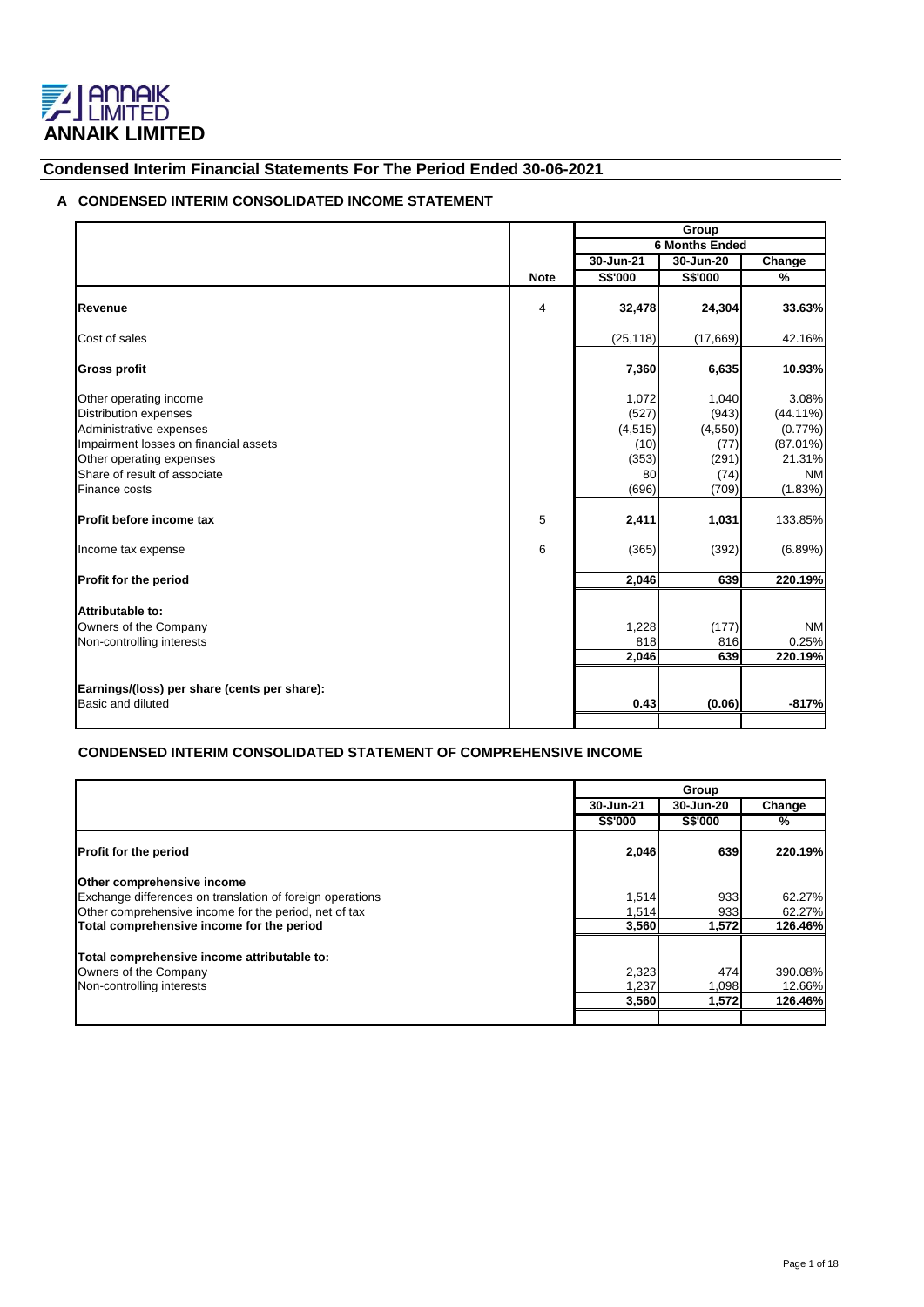## **Condensed Interim Financial Statements For The Period Ended 30-06-2021**

## **B CONDENSED INTERIM STATEMENT OF FINANCIAL POSITION**

|                                                           |                | Group           |                 |                                 | Company                           |  |
|-----------------------------------------------------------|----------------|-----------------|-----------------|---------------------------------|-----------------------------------|--|
|                                                           |                | 30-Jun-21       | 31-Dec-20       | 30-Jun-21                       | 31-Dec-20                         |  |
|                                                           | <b>Note</b>    | S\$'000         | S\$'000         | S\$'000                         | S\$'000                           |  |
|                                                           |                |                 |                 |                                 |                                   |  |
| <b>ASSETS</b>                                             |                |                 |                 |                                 |                                   |  |
| <b>Current assets:</b>                                    |                |                 |                 |                                 |                                   |  |
| Cash and cash equivalents                                 |                | 15,784          | 15,048          | 1,005                           | 1,318                             |  |
| Trade receivables                                         |                | 16,223          | 15,682          |                                 |                                   |  |
| Other receivables                                         |                | 6,250           | 5,845           | 250                             | 500                               |  |
| Prepayments                                               |                | 336             | 161             | 48                              | 27                                |  |
| Amount due from subsidiaries<br>Inventories               |                |                 | 20,464          | 11,133                          | 11,851                            |  |
| Assets classified as held for sale                        |                | 21,264          |                 |                                 |                                   |  |
| Total current assets                                      |                | 659<br>60,516   | 651<br>57,851   | 12,436                          | 13,696                            |  |
|                                                           |                |                 |                 |                                 |                                   |  |
| Non-current assets:                                       |                |                 |                 |                                 |                                   |  |
| Property, plant and equipment                             | $\overline{7}$ | 22,854          | 23,176          | 12                              | 5                                 |  |
| Right-of-use assets                                       |                | 3,983           | 4,032           |                                 |                                   |  |
| Goodwill                                                  | 8              | 497             | 497             |                                 |                                   |  |
| Intangible assets                                         | 9              | 35,001          | 34,347          | 1,527                           | 1,696                             |  |
| Investment in subsidiaries                                |                |                 |                 | 24,010                          | 23,896                            |  |
| Investment in associates                                  |                | 11,596          | 11,264          |                                 |                                   |  |
| Club membership                                           |                | 190             | 190             | 190                             | 190                               |  |
| Refundable deposits                                       |                | 892             | 892             |                                 |                                   |  |
| Deferred tax assets                                       |                | 3               | 3               |                                 |                                   |  |
| Total non-current assets                                  |                | 75,016          | 74.401          | 25,739                          | 25,787                            |  |
|                                                           |                | 135,532         | 132,252         | 38,175                          |                                   |  |
| <b>Total assets</b>                                       |                |                 |                 |                                 | 39,483                            |  |
| <b>LIABILITIES AND EQUITY</b>                             |                |                 |                 |                                 |                                   |  |
| <b>Current Liabilities:</b>                               |                |                 |                 |                                 |                                   |  |
| Bank loans                                                | 10             | 8,773           | 6,115           | 864                             | 542                               |  |
| Government loans                                          | 10             | 416             | 405             |                                 |                                   |  |
| Leases liabilities                                        |                | 168             | 158             |                                 |                                   |  |
| <b>Bills payables</b>                                     | 10             | 8,977           | 7,512           |                                 |                                   |  |
| Trade payables                                            |                | 3,391           | 3,474           |                                 |                                   |  |
| Other payables and accruals                               |                | 9,426           | 12,278          | 735                             | 685                               |  |
| Provision for income tax                                  |                | 466             | 426             |                                 |                                   |  |
| Amount due to subsidiaries and associates                 |                | 418             | 1,284           | 430                             | 397                               |  |
| Total current liabilities                                 |                | 32,035          | 31,652          | 2,029                           | 1,624                             |  |
|                                                           |                |                 |                 |                                 |                                   |  |
| <b>Non-current liabilities</b>                            |                |                 |                 |                                 |                                   |  |
| <b>Bank loans</b>                                         | 10             | 21,323          | 21,416          | 875                             | 1,000                             |  |
| Government loans                                          | 10             | 182             | 196             |                                 |                                   |  |
| Leases liabilities                                        |                | 2,807           | 2,872           |                                 |                                   |  |
| Other payables and accruals                               |                | 68              | 22              |                                 |                                   |  |
| Deferred government grants                                |                | 1,605           | 1,597           |                                 |                                   |  |
| Deferred tax liabilities<br>Total non-current liabilities |                | 1,196<br>27,181 | 1,212<br>27,315 | $\overline{\phantom{a}}$<br>875 | $\overline{\phantom{a}}$<br>1,000 |  |
|                                                           |                |                 |                 |                                 |                                   |  |
| Capital, reserves and non-controlling interests           |                |                 |                 |                                 |                                   |  |
| Share capital                                             | 11             | 38,776          | 38,776          | 38,776                          | 38,776                            |  |
| Treasury shares                                           | 11             | (470)           | (470)           | (470)                           | (470)                             |  |
| Reserves                                                  |                | 23,412          | 21,822          | (3,035)                         | (1, 447)                          |  |
| Equity attributable to owners of the Company              |                | 61,718          | 60,128          | 35,271                          | 36,859                            |  |
| Non-controlling interests                                 |                | 14,598          | 13,157          |                                 |                                   |  |
| Total equity                                              |                | 76,316          | 73,285          | 35,271                          | 36,859                            |  |
| <b>Total equity and liabilities</b>                       |                | 135,532         | 132,252         | 38,175                          | 39,483                            |  |
|                                                           |                |                 |                 |                                 |                                   |  |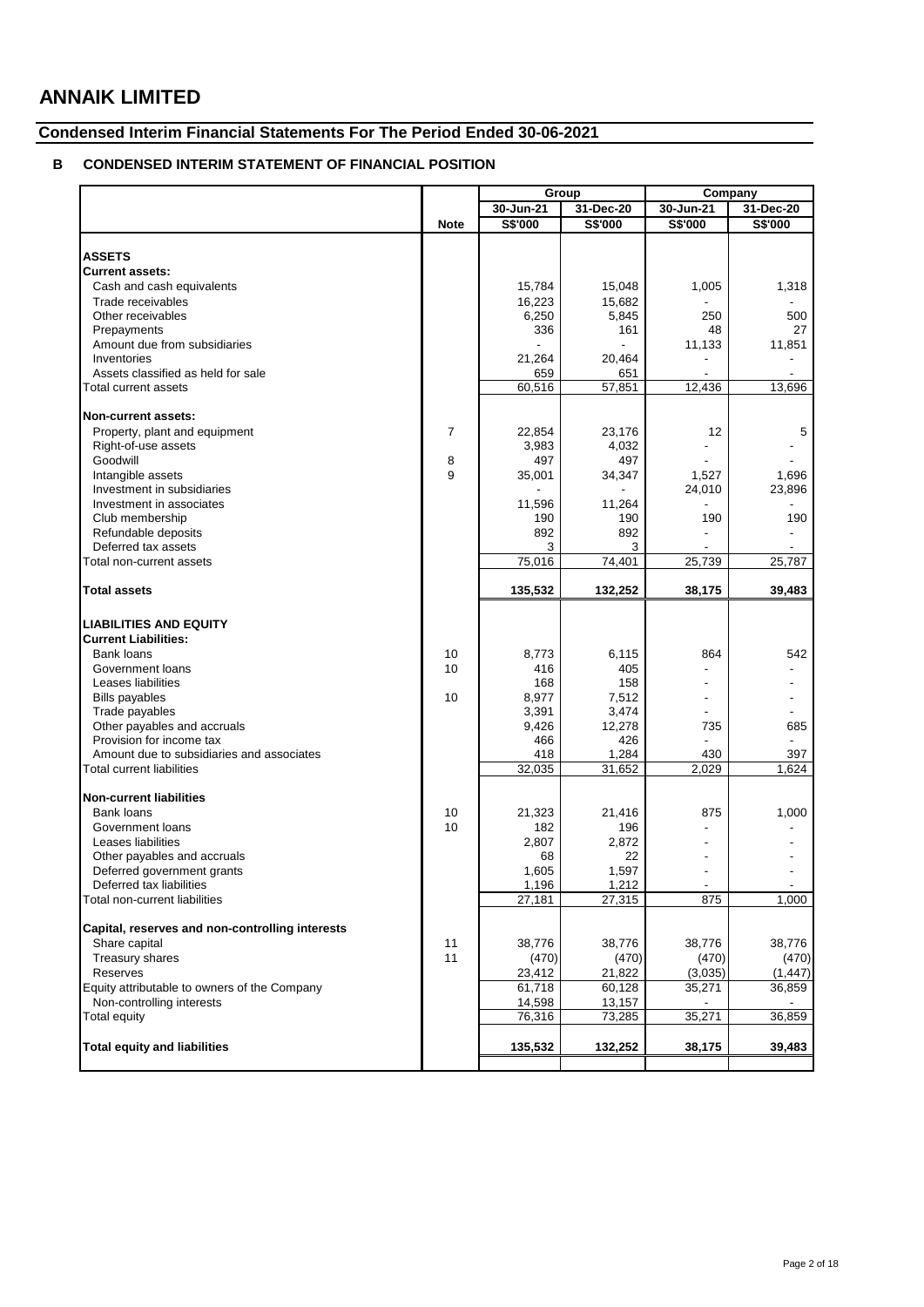## **Condensed Interim Financial Statements For The Period Ended 30-06-2021**

## **C CONDENSED INTERIM STATEMENT OF CHANGES IN EQUITY**

|                                                                      | <b>Share</b><br>Capital | <b>Treasury</b><br>shares | <b>Currency</b><br><b>Translation</b><br>Reserve | Reserve<br>Fund | <b>Share</b><br><b>Options</b><br>Reserve | <b>Retained</b><br><b>Earnings</b> | <b>Attributable</b><br><b>To Owners</b><br>Of The<br>Company | Non-<br><b>Controlling</b><br><b>Interests</b> | <b>Total Equity</b> |
|----------------------------------------------------------------------|-------------------------|---------------------------|--------------------------------------------------|-----------------|-------------------------------------------|------------------------------------|--------------------------------------------------------------|------------------------------------------------|---------------------|
|                                                                      | S\$'000                 | S\$'000                   | S\$'000                                          | S\$'000         | S\$'000                                   | S\$'000                            | S\$'000                                                      | S\$'000                                        | S\$'000             |
| Group                                                                |                         |                           |                                                  |                 |                                           |                                    |                                                              |                                                |                     |
| Balance as at 1 January 2020                                         | 38,776                  | (470)                     | (1,033)                                          | 2,098           | 523                                       | 19,452                             | 59,346                                                       | 11,490                                         | 70,836              |
| Dividend paid                                                        |                         |                           |                                                  |                 |                                           | (865)                              | (865)                                                        | (174)                                          | (1,039)             |
| Transfer of employee share option                                    |                         |                           |                                                  |                 | (6)                                       | 6                                  |                                                              |                                                |                     |
| Total comprehensive income/(loss) for the period                     |                         |                           | 651                                              |                 |                                           | (177)                              | 474                                                          | 1,098                                          | 1,572               |
| Balance as at 30 June 2020                                           | 38,776                  | (470)                     | (382)                                            | 2,098           | 517                                       | 18,416                             | 58,955                                                       | 12,414                                         | 71,369              |
| Balance as at 1 January 2021                                         | 38,776                  | (470)                     | 438                                              | 2,567           | 517                                       | 18,300                             | 60,128                                                       | 13,157                                         | 73,285              |
| Dividend paid                                                        |                         |                           |                                                  |                 |                                           | (289)                              | (289)                                                        |                                                | (289)               |
| Disposal of Subsidiary                                               |                         |                           | (50)                                             | (196)           |                                           | (198)                              | (444)                                                        | (255)                                          | (699)               |
| Capital contributions from non-controlling interests                 |                         |                           |                                                  |                 |                                           |                                    |                                                              | 573                                            | 573                 |
| Acquisition of non-controlling interests without a change in control |                         |                           |                                                  |                 |                                           |                                    |                                                              | (114)                                          | (114)               |
| Transfer of statutory reserve fund                                   |                         |                           | (67)                                             | 67              |                                           |                                    |                                                              |                                                |                     |
| Total comprehensive income/(loss) for the period                     |                         |                           | 1,095                                            |                 |                                           | 1,228                              | 2,323                                                        | 1,237                                          | 3,560               |
| Balance as at 30 June 2021                                           | 38,776                  | (470)                     | 1,416                                            | 2,438           | 517                                       | 19,041                             | 61,718                                                       | 14,598                                         | 76,316              |
|                                                                      |                         |                           |                                                  |                 |                                           |                                    |                                                              |                                                |                     |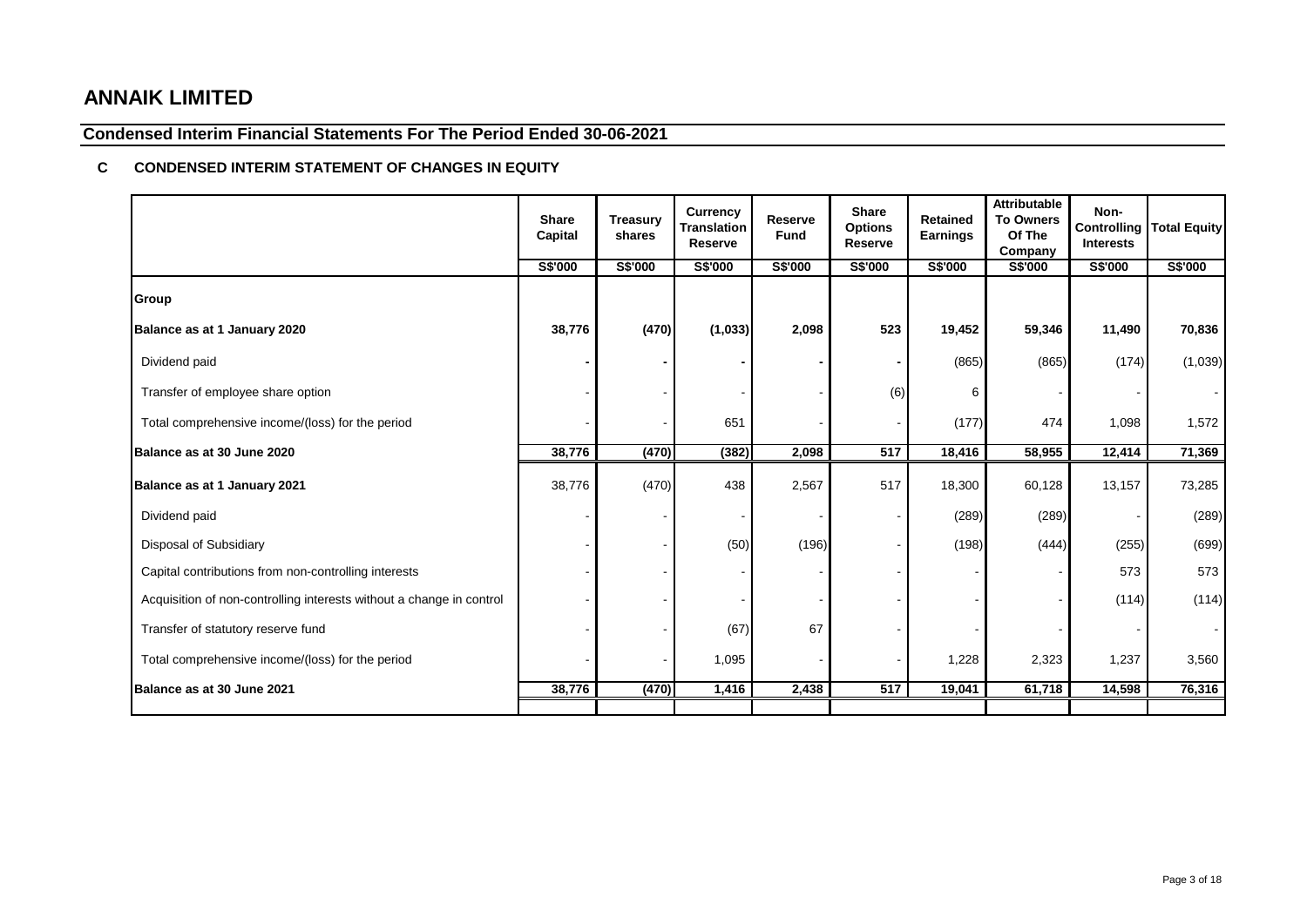# **Condensed Interim Financial Statements For The Period Ended 30-06-2021**

## **C CONDENSED INTERIM STATEMENT OF CHANGES IN EQUITY (cont'd)**

|                                         | <b>Share Capital</b> | <b>Treasury</b><br>shares | <b>Share Options</b><br><b>Reserve</b> | <b>Retained</b><br><b>Earnings</b> | <b>Total Equity</b> |  |
|-----------------------------------------|----------------------|---------------------------|----------------------------------------|------------------------------------|---------------------|--|
|                                         | S\$'000              | S\$'000                   | S\$'000                                | S\$'000                            | S\$'000             |  |
| Company                                 |                      |                           |                                        |                                    |                     |  |
| Balance as at 1 January 2020            | 38,776               | (470)                     | 523                                    | 5,270                              | 44,099              |  |
| Dividend paid                           |                      |                           |                                        | (865)                              | (865)               |  |
| Transfer of employee share option       |                      |                           | (6)                                    | 6                                  |                     |  |
| Total comprehensive loss for the period |                      |                           |                                        | (274)                              | (274)               |  |
| Balance as at 30 June 2020              | 38,776               | (470)                     | 517                                    | 4,137                              | 42,960              |  |
| Balance as at 1 January 2021            | 38,776               | (470)                     | 517                                    | (1, 964)                           | 36,859              |  |
| Dividend paid                           |                      |                           |                                        | (289)                              | (289)               |  |
| Total comprehensive loss for the period |                      |                           |                                        | (1, 299)                           | (1, 299)            |  |
| Balance as at 30 June 2021              | 38,776               | (470)                     | 517                                    | (3, 552)                           | 35,271              |  |
|                                         |                      |                           |                                        |                                    |                     |  |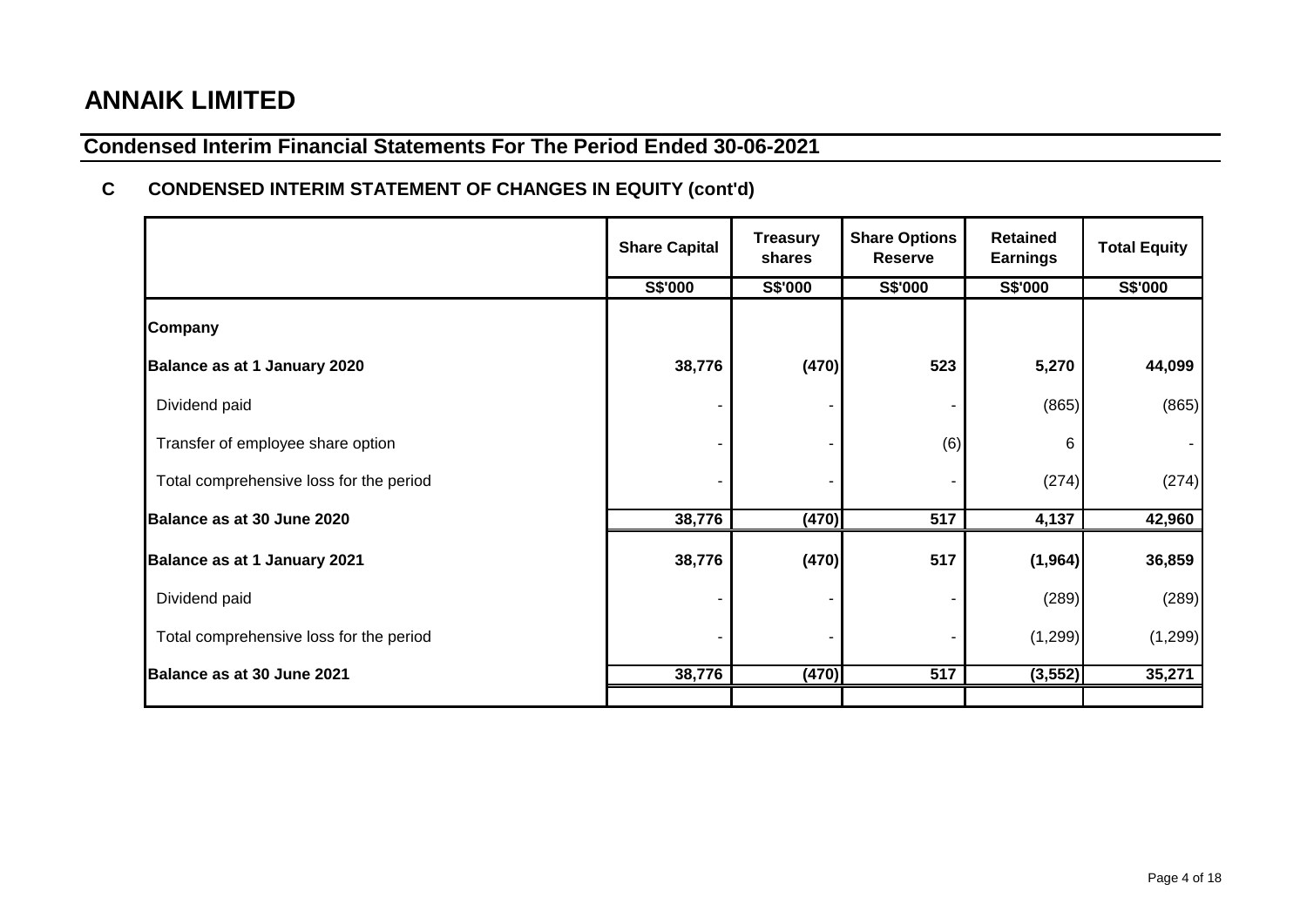## **Condensed Interim Financial Statements For The Period Ended 30-06-2021**

## **D CONDENSED INTERIM CONSOLIDATED STATEMENT OF CASH FLOWS**

|                                                                                   |             | Group                 |           |
|-----------------------------------------------------------------------------------|-------------|-----------------------|-----------|
|                                                                                   |             | <b>6 Months Ended</b> |           |
|                                                                                   |             | 30-Jun-21             | 30-Jun-20 |
|                                                                                   | <b>Note</b> | S\$'000               | S\$'000   |
|                                                                                   |             |                       |           |
| Cash flows from operating activities:                                             |             |                       |           |
| Profit before tax                                                                 |             | 2,411                 | 1,031     |
| <b>Adjustments for:</b>                                                           |             |                       |           |
| Amortisation of government grant                                                  |             | (36)                  | (35)      |
| Loss/(gain) on disposal of property, plant and equipment                          |             | 9                     | (2)       |
| Gain on liquidation of subsidiary                                                 |             | (309)                 |           |
| Fair value gain on derivative instrument                                          |             |                       | (4)       |
| Impairment losses on financial assets                                             |             | 10                    | 77        |
| Depreciation of property, plant and equipment                                     |             | 594                   | 609       |
| Depreciation of right-of-use assets                                               |             | 149                   | 129       |
| Amortisation of intangible assets                                                 |             | 1,003                 | 941       |
| Allowance for slow moving inventories                                             |             | 156                   |           |
| Written-off of property, plant and equipment                                      |             | 2                     |           |
| Share of (profits)/losses of associates                                           |             | (80)                  | 74        |
| Interest income                                                                   |             | (21)                  | (21)      |
| Finance costs                                                                     |             | 696                   | 709       |
| Unrealised foreign exchange gain, net                                             |             | (157)                 | (35)      |
| Operating profit before working capital changes                                   |             | 4,427                 | 3,473     |
| (Increase)/decrease in:                                                           |             |                       |           |
| Trade receivables                                                                 |             | (551)                 | 43        |
| Other receivables and prepayments                                                 |             | (580)                 | (419)     |
| Inventories                                                                       |             | (956)                 | (1,716)   |
| Increase/(decrease) in:                                                           |             |                       |           |
| Trade payables                                                                    |             | (83)                  | (554)     |
| Other payables                                                                    |             | (2,806)               | 235       |
| <b>Bills payables</b>                                                             |             | 1,465                 | (168)     |
| Cash generated from operations                                                    |             | 916                   | 894       |
| Interest expense paid                                                             |             | (623)                 | (709)     |
| Interest income received                                                          |             | 21                    | 21        |
| Income taxes paid                                                                 |             | (347)                 | (479)     |
| Net cash flows used in operating activities                                       |             | (33)                  | (273)     |
| Cash flows from investing activities:                                             |             |                       |           |
| Proceeds from disposal of property, plant and equipment                           |             | 12                    | 52        |
| Purchase of property, plant and equipment                                         |             | (119)                 | (345)     |
| Additions to intangible assets                                                    |             | (830)                 | (1,638)   |
| Acquisition of non-controlling interests without a change in control              |             | (114)                 |           |
| Net cash flows used in investing activities                                       |             | (1,051)               | (1, 931)  |
|                                                                                   |             |                       |           |
| Cash flows from financing activities:                                             |             |                       |           |
| Proceeds from loans and borrowings                                                |             | 3,764                 | 5,118     |
| Repayment to loans and borrowings                                                 |             | (1, 458)              | (2,601)   |
| (Repayment to)/proceeds from obligations under leases liabilities                 |             | (201)                 | 99        |
| (Decrease)/increase in amount due to associates                                   |             | (866)                 | 1,155     |
| Capital contributions from non-controlling interests                              |             | 573                   |           |
| Dividends paid                                                                    |             | (289)                 | (1,039)   |
| Net cash flows generated from financing activities                                |             | 1,523                 | 2,732     |
| Net increase in cash and cash equivalents                                         |             | 439                   | 528       |
| Cash and cash equivalents at the beginning of the period                          |             | 15,048                | 10,989    |
| Effect of exchange rate changes on the balance of cash held in foreign currencies |             | 297                   | 157       |
|                                                                                   |             |                       |           |
| Cash and cash equivalents at the end of the period                                |             | 15,784                | 11,674    |
|                                                                                   |             |                       |           |

|                        | 30-Jun-21 | 30-Jun-20 |
|------------------------|-----------|-----------|
|                        | S\$'000   | S\$'000   |
|                        |           |           |
| Cash and bank balances | 15,784    | 11,674    |
|                        | 15,784    | 11,674    |
|                        |           |           |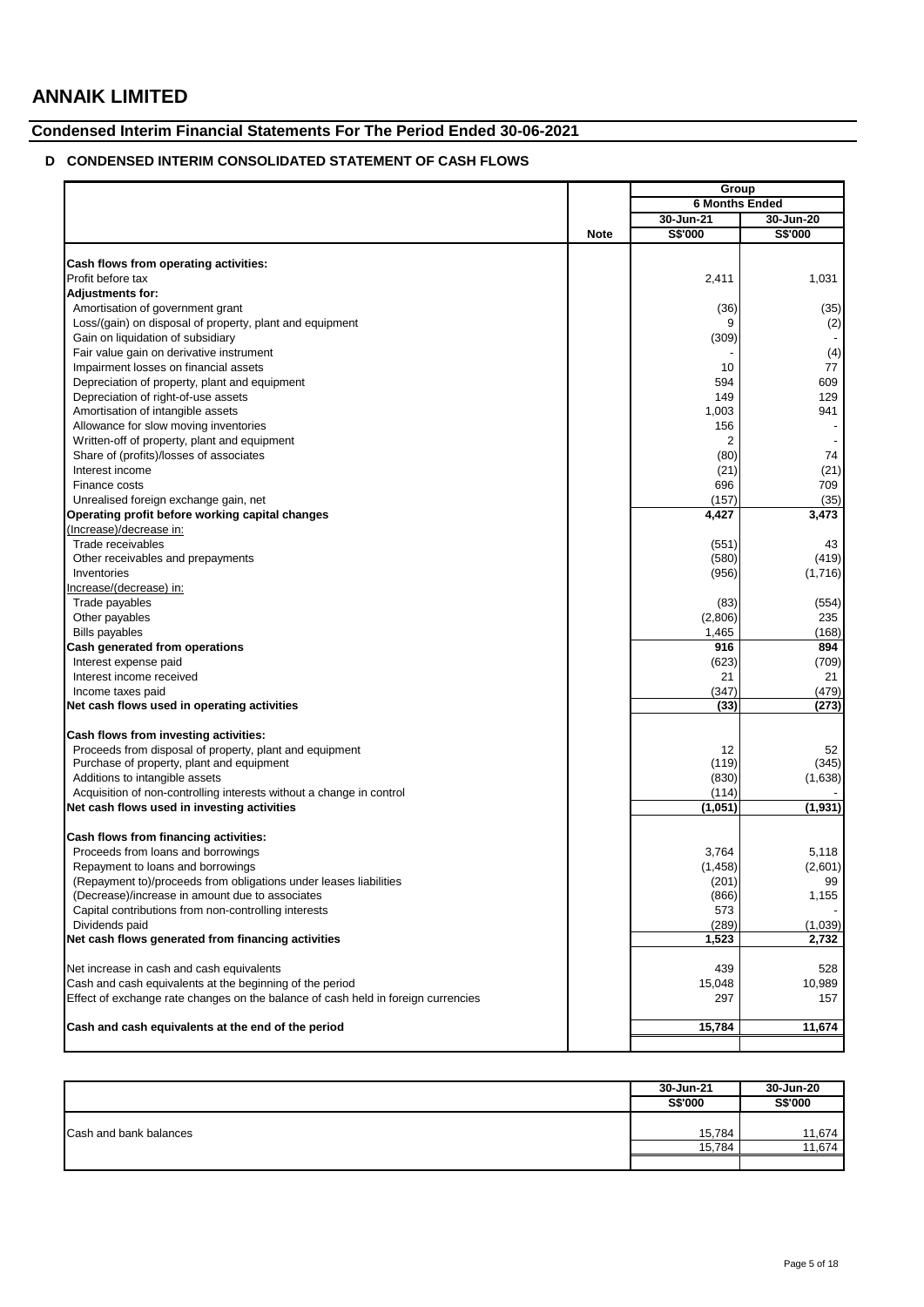## **Condensed Interim Financial Statements For The Period Ended 30-06-2021**

#### **E NOTES TO THE CONDENSED INTERIM CONSOLIDATED FINANCIAL STATEMENTS**

#### **1 CORPORATE INFORMATION**

AnnAik Limited (the "Company") is a limited liability company incorporated and domiciled in Singapore and is listed on the Catalist Board of the Singapore Exchange.

These condensed interim consolidated financial statements as at and for the six months ended 30 June 2021 comprise the Company and its subsidiaries (collectively, the Group).

The principal activities of the Group are: (a) Investment holding (b) Marketing and sale of steel related products

(c) Owing and management of wastewater treatment plants

#### **2 BASIS OF PREPARATION**

The condensed interim financial statements for the six months ended 30 June 2021 have been prepared in accordance with SFRS(I) 1- 34 *Interim Financial Reporting* issued by the Accounting Standards Council Singapore. The condensed interim financial statements do not include all the information required for a complete set of financial statements. However, selected explanatory notes are included to explain events and transactions that are significant to an understanding of the changes in the Group's financial position and performance of the Group since the last annual financial statements for the year ended 31 December 2020.

The accounting policies adopted are consistent with those of the previous financial year which were prepared in accordance with SFRS(I)s, except for the adoption of new and amended standards as set out in Note 2.1.

The condensed interim financial statements are presented in Singapore Dollars ("SGD or \$") which is the Company's functional currency and all values in the tables are rounded to the nearest thousand ("\$'000") except when otherwise indicated.

#### **2.1 NEW AND AMENDED STANDARDS ADOPTED BY THE GROUP**

A number of amendments to Standards have become applicable for the current reporting period as follows

| Description                                                                                                                                                                                                           | Effective for annual periods<br>beginning on or after |
|-----------------------------------------------------------------------------------------------------------------------------------------------------------------------------------------------------------------------|-------------------------------------------------------|
| Amendments to SFRS(I) 9 Financial Instruments, SFRS(I) 1-39 Financial Instruments:<br>Recognition and Measurement, SFRS(I) 7 Financial Instruments:<br>Disclosures, SFRS(I) 4 Insurance Contracts, SFRS(I) 16 Leases: | 1 Jan 2021                                            |

The Group did not have to change its accounting policies or make retrospective adjustments as a result of adopting those standards.

#### **2.2 USE OF JUDGEMENTS AND ESTIMATES**

Interest Rate Benchmark Reform - Phase 2

In preparing the condensed interim financial statements, management has made judgements, estimates and assumptions that affect the application of accounting policies and the reported amounts of assets and liabilities, income and expense. Actual results may differ from these estimates

The significant judgements made by management in applying the Group's accounting policies and the key sources of estimation uncertainty were the same as those that applied to the consolidated financial statements as at and for the year ended 31 December 2020.

Estimates and underlying assumptions are reviewed on an ongoing basis. Revisions to accounting estimates are recognised in the period in which the estimates are revised and in any future periods affected.

Information about assumptons and estimation uncertainties that have a significant risk of resulting in a material adjustment to the carrying amounts of assets and liabilities within the next interim period are as follows:

Included in Note 8 - Goodwill Included in Note 7 - Property, plant and equipment

#### Provision of expected credit losses of trade receivables

The Group uses a provision matrix to calculate expected credit losses ("ECLs") for trade receivables. The provision rates are based on days past due for customer.

The provision matrix is initially based on the Group's historical observed default rates. The Group will calibrate the matrix to adjust historical credit loss experience with forward-looking information. At every reporting date, historical default rates are updated and changes in the forward-looking estimates are analysed.

The assessment of the correlation between historical observed default rates, forecast economic conditions and ECLs is a significant estimate. The amount of ECLs is sensitive to changes in circumstances and of forecast economic conditions. The Group's historical credit loss experience and forecast of economic conditions may also not be representative of customer's actual default in the future.

#### Allowance for inventories

Inventories are stated at the lower of cost and net realisable value. In assessing the allowance for inventories, the Group takes into account the historical obsolescence and slow-moving experiences and future demand of their product.

Based on management's estimate, inventories are fully provided for obsolescence if there are no sale movements within 4 years.

#### **3 SEASONAL OPERATIONS**

The Group's businesses are not affected by seasonal or cyclical factors during the financial period.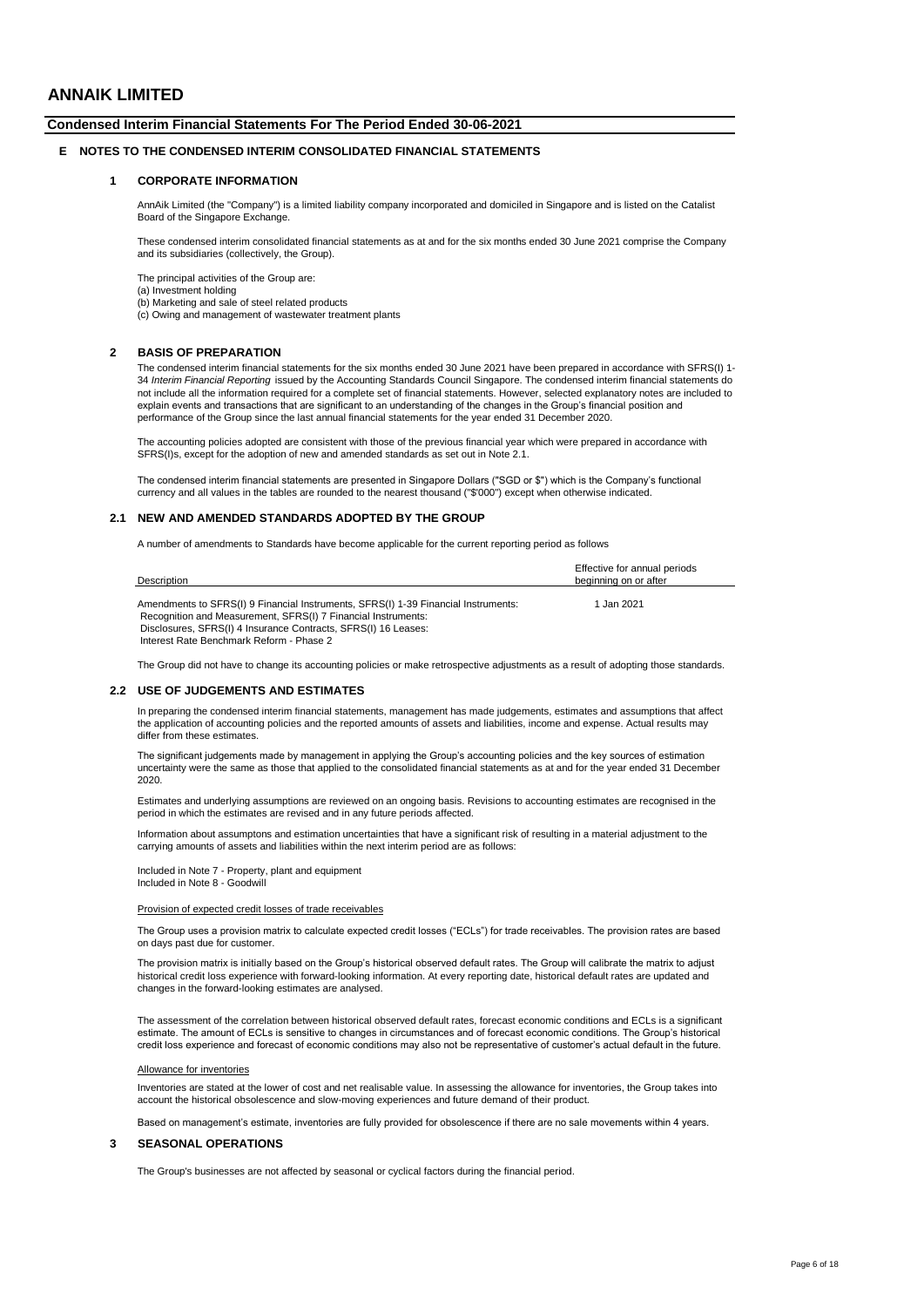### **Condensed Interim Financial Statements For The Period Ended 30-06-2021**

## **E NOTES TO THE CONDENSED INTERIM CONSOLIDATED FINANCIAL STATEMENTS (cont'd)**

### **4 SEGMENT AND REVENUE INFORMATION**

The following segment information is prepared based on the nature of the principal activities of the Company and its subsidiaries. Management monitors the operating<br>results of its business units separately for the purpose reporting segments; i.e. distribution of stainless steel piping products; manufacturing of steel flanges; engineering construction of piping process system and environmental business. Except as indicated above, no operating segments have been aggregated to form the above reportable segments.

### **4.1 BUSINESS SEGMENTS**

| 6 Months Ended - 30 June 2021              | <b>Distribution</b> | Manufacturing<br>of steel flanges | Engineering<br>construction | Environmental<br>business | Elimination | Consolidation     |
|--------------------------------------------|---------------------|-----------------------------------|-----------------------------|---------------------------|-------------|-------------------|
|                                            | S\$'000             | S\$'000                           | S\$'000                     | S\$'000                   | S\$'000     | S\$'000           |
|                                            |                     |                                   |                             |                           |             |                   |
| Revenue                                    |                     |                                   |                             |                           |             |                   |
| External revenue                           | 22,542              | 820                               |                             | 9,116                     |             | 32,478            |
| Inter-segment revenue                      | 122                 | 1,667                             |                             | 46                        | (1, 835)    |                   |
| Total revenue                              | 22,664              | 2,487                             | $\overline{\phantom{a}}$    | 9,162                     | (1, 835)    | 32,478            |
| Result                                     |                     |                                   |                             |                           |             |                   |
| Segment results                            | (490)               | 158                               | (3)                         | 3,318                     | (276)       | 2,707             |
| Impairment losses on financial assets      | (10)                |                                   |                             |                           |             | (10)              |
| Share of profits of associates             |                     |                                   |                             | 80                        |             | 80                |
| Gain on liquidation of subsidiary          | 309                 |                                   |                             |                           |             | 309               |
| Interest income                            |                     |                                   |                             |                           |             | 21                |
| Finance costs                              |                     |                                   |                             |                           |             | (696)             |
| Profit before tax                          |                     |                                   |                             |                           |             | 2,411             |
| Income tax                                 |                     |                                   |                             |                           |             | (365)             |
| Profit for the year                        |                     |                                   |                             |                           |             | 2,046             |
| <b>Assets</b>                              |                     |                                   |                             |                           |             |                   |
|                                            |                     |                                   |                             |                           |             |                   |
| Segment assets<br>Investment in associates | 48,455              | 14,467                            | 29                          | 60,985<br>11,596          |             | 123,936           |
| Consolidated total assets                  |                     |                                   |                             |                           |             | 11,596<br>135,532 |
|                                            |                     |                                   |                             |                           |             |                   |
| Liabilities                                |                     |                                   |                             |                           |             |                   |
| Segment liabilities                        | 14,685              | 2.797                             | 2                           | 11,038                    |             | 28,522            |
| Bank loans and government loans            | 17,190              | 6,421                             |                             | 7,083                     |             | 30,694            |
| Consolidated total liabilities             |                     |                                   |                             |                           |             | 59,216            |
| Other information                          |                     |                                   |                             |                           |             |                   |
| Depreciation and amortisation              | 658                 | 159                               |                             | 929                       |             | 1,746             |
| Capital expenditure                        | 82                  | 8                                 |                             | 859                       |             | 949               |
| Other non-cash expenses                    | 220                 | ۰                                 |                             | (9)                       |             | 211               |
|                                            |                     |                                   |                             |                           |             |                   |
|                                            |                     |                                   |                             |                           |             |                   |

|                                 | <b>Distribution</b> | Manufacturing<br>of steel flanges | Engineering<br>construction | Environmental<br>business | Elimination | Consolidation |
|---------------------------------|---------------------|-----------------------------------|-----------------------------|---------------------------|-------------|---------------|
| 6 Months Ended - 30 June 2020   |                     |                                   |                             |                           |             |               |
|                                 | S\$'000             | S\$'000                           | S\$'000                     | S\$'000                   | S\$'000     | S\$'000       |
|                                 |                     |                                   |                             |                           |             |               |
| Revenue                         |                     |                                   |                             |                           |             |               |
| <b>External revenue</b>         | 15,867              | 505                               |                             | 7,932                     |             | 24,304        |
| Inter-segment revenue           | 861                 | 1,628                             |                             | 440                       | (2,929)     |               |
| Total revenue                   | 16,728              | 2,133                             | $\overline{a}$              | 8,372                     | (2,929)     | 24,304        |
| <b>Result</b>                   |                     |                                   |                             |                           |             |               |
| Segment results                 | (814)               | (49)                              | (2)                         | 4,112                     | (1, 377)    | 1,870         |
| Impairment of financial assets  | (77)                |                                   |                             |                           |             | (77)          |
| Share of profits of associates  |                     |                                   |                             | (74)                      |             | (74)          |
| Interest income                 |                     |                                   |                             |                           |             | 21            |
| Finance costs                   |                     |                                   |                             |                           |             | (709)         |
| Profit before tax               |                     |                                   |                             |                           |             | 1,031         |
| Income tax                      |                     |                                   |                             |                           |             | (392)         |
| Profit for the year             |                     |                                   |                             |                           |             | 639           |
| <b>Assets</b>                   |                     |                                   |                             |                           |             |               |
| Segment assets                  | 46,314              | 15,192                            | 21                          | 54,543                    |             | 116,070       |
| Investment in associates        |                     |                                   |                             | 10,586                    |             | 10,586        |
| Consolidated total assets       |                     |                                   |                             |                           |             | 126,656       |
| <b>Liabilities</b>              |                     |                                   |                             |                           |             |               |
| Segment liabilities             | 11.709              | 2,935                             | 5                           | 14,310                    |             | 28,959        |
| Bank loans and government loans | 13,908              | 7,013                             |                             | 5,407                     |             | 26,328        |
| Consolidated total liabilities  |                     |                                   |                             |                           |             | 55,287        |
|                                 |                     |                                   |                             |                           |             |               |
| Other information               |                     |                                   |                             |                           |             |               |
| Depreciation and amortisation   | 662                 | 170                               |                             | 847                       |             | 1,679         |
| Capital expenditure             | 310                 | 3                                 |                             | 1,670                     |             | 1,983         |
| Other non-cash expenses         | 73                  |                                   |                             | 36                        |             | 109           |
|                                 |                     |                                   |                             |                           |             |               |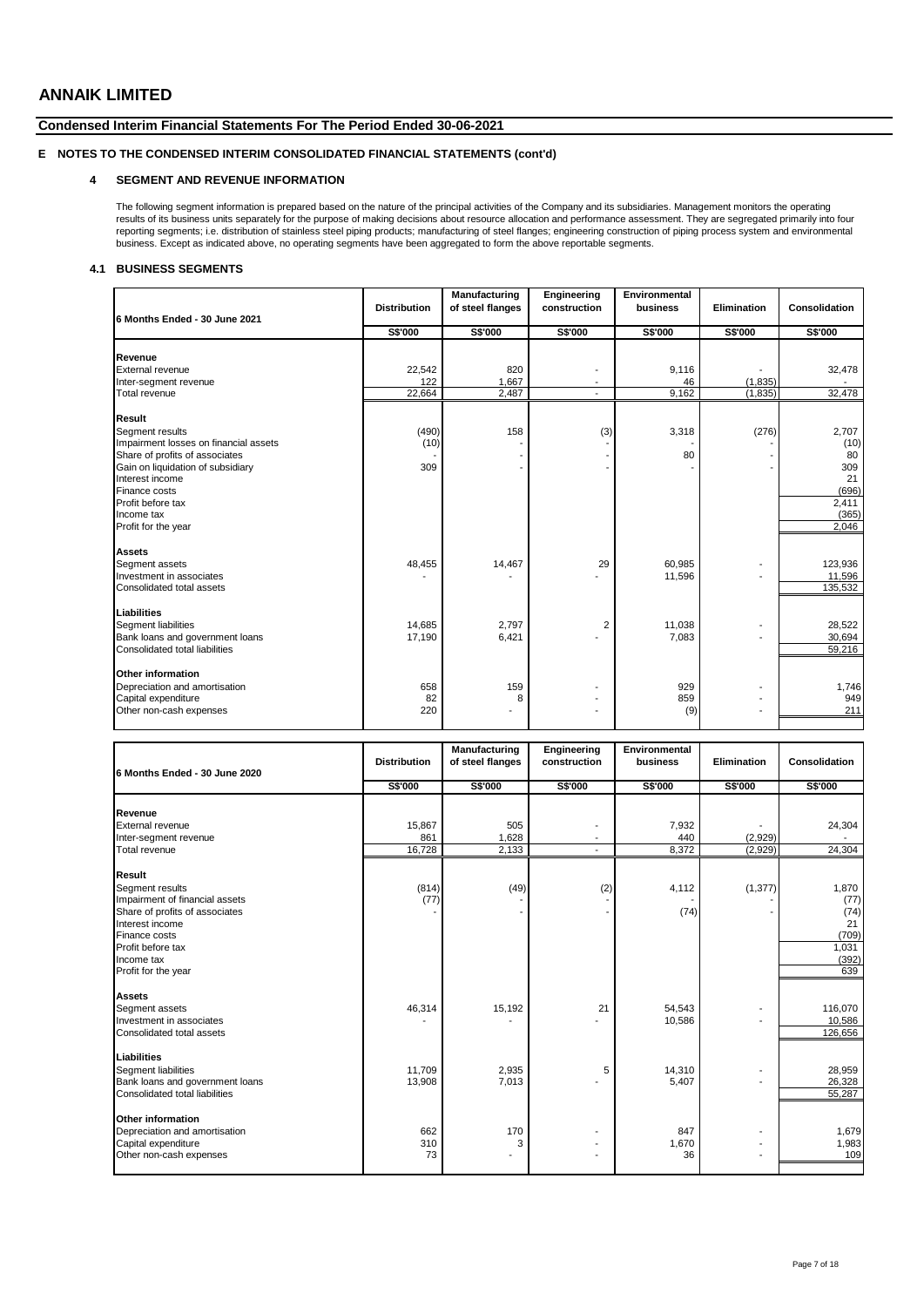## **Condensed Interim Financial Statements For The Period Ended 30-06-2021**

## **E NOTES TO THE CONDENSED INTERIM CONSOLIDATED FINANCIAL STATEMENTS (cont'd)**

### **4.2 DISAGGREGATION OF REVENUE**

| 6 Months Ended - 30 June 2021           | Sale of goods | Service income<br>from<br>environmental<br>business | <b>Construction</b><br>revenue | <b>Total revenue</b> |
|-----------------------------------------|---------------|-----------------------------------------------------|--------------------------------|----------------------|
|                                         | S\$'000       | <b>S\$'000</b>                                      | <b>S\$'000</b>                 | <b>S\$'000</b>       |
| Primary geographical markets            |               |                                                     |                                |                      |
| Singapore                               | 8,349         | 474                                                 |                                | 8,823                |
| People's Republic of China              | 9,456         | 6,106                                               | 2,581                          | 18,143               |
| South Korea                             | 1,605         |                                                     |                                | 1,605                |
| Malaysia                                | 1,646         |                                                     |                                | 1,646                |
| Indonesia                               | 1,068         |                                                     |                                | 1,068                |
| India                                   | 352           |                                                     | ۰                              | 352                  |
| Vietnam                                 | 204           |                                                     | ۰                              | 204                  |
| <b>Others</b>                           | 637           |                                                     |                                | 637                  |
|                                         | 23,317        | 6,580                                               | 2,581                          | 32,478               |
| Timing of transfer of goods or services |               |                                                     |                                |                      |
| At a point in time                      | 23,317        | 6,580                                               |                                | 29,897               |
| Over time                               |               |                                                     | 2,581                          | 2,581                |
|                                         | 23,317        | 6,580                                               | 2,581                          | 32,478               |
|                                         |               |                                                     |                                |                      |

| 6 Months Ended - 30 June 2020           | Sale of goods | Service income<br>from<br>environmental<br>business | <b>Construction</b><br>revenue | <b>Total revenue</b> |
|-----------------------------------------|---------------|-----------------------------------------------------|--------------------------------|----------------------|
|                                         | S\$'000       | <b>S\$'000</b>                                      | S\$'000                        | <b>S\$'000</b>       |
| Primary geographical markets            |               |                                                     |                                |                      |
| Singapore                               | 5,172         | 234                                                 |                                | 5,406                |
| People's Republic of China              |               | 5,574                                               | 2,115                          | 7,689                |
| South Korea                             | 4,121         |                                                     |                                | 4,121                |
| Malaysia                                | 1,139         | 9                                                   |                                | 1,148                |
| Indonesia                               | 904           |                                                     | ۰                              | 904                  |
| India                                   | 3,921         |                                                     |                                | 3,921                |
| Vietnam                                 | 385           |                                                     |                                | 385                  |
| <b>Others</b>                           | 730           |                                                     |                                | 730                  |
|                                         | 16,372        | 5,817                                               | 2,115                          | 24,304               |
| Timing of transfer of goods or services |               |                                                     |                                |                      |
| At a point in time                      | 16,372        | 5,817                                               |                                | 22,189               |
| Over time                               |               |                                                     | 2,115                          | 2,115                |
|                                         | 16,372        | 5,817                                               | 2,115                          | 24,304               |
|                                         |               |                                                     |                                |                      |

## **5 PROFIT BEFORE TAXATION**

Profit before tax for the period is arrived at after charging/(crediting) the following:

|                                                          | Group                 |                |  |
|----------------------------------------------------------|-----------------------|----------------|--|
|                                                          | <b>6 Months Ended</b> |                |  |
|                                                          | 30-Jun-21             | 30-Jun-20      |  |
|                                                          | <b>S\$'000</b>        | <b>S\$'000</b> |  |
|                                                          |                       |                |  |
| Amortisation of government grant                         | (36)                  | (35)           |  |
| Loss/(gain) on disposal of property, plant and equipment |                       | (2)            |  |
| Gain on liquidation of subsidiary                        | (309)                 |                |  |
| Fair value gain on derivative instrument                 |                       | (4)            |  |
| Impairment losses on financial assets                    | 10                    | 77             |  |
| Depreciation of property, plant and equipment            | 594                   | 609            |  |
| Depreciation of right-of-use assets                      | 149                   | 129            |  |
| Amortisation of intangible assets                        | 1,003                 | 941            |  |
| Allowance for slow moving inventories                    | 156                   |                |  |
| Written-off of property, plant and equipment             |                       |                |  |
| Share of (profits)/losses of associates                  | (80)                  | 74             |  |
| Interest income                                          | (21)                  | (21)           |  |
| Finance costs                                            | 696                   | 709            |  |
| Unrealised foreign exchange gain, net                    | (157)                 | (35)           |  |
|                                                          |                       |                |  |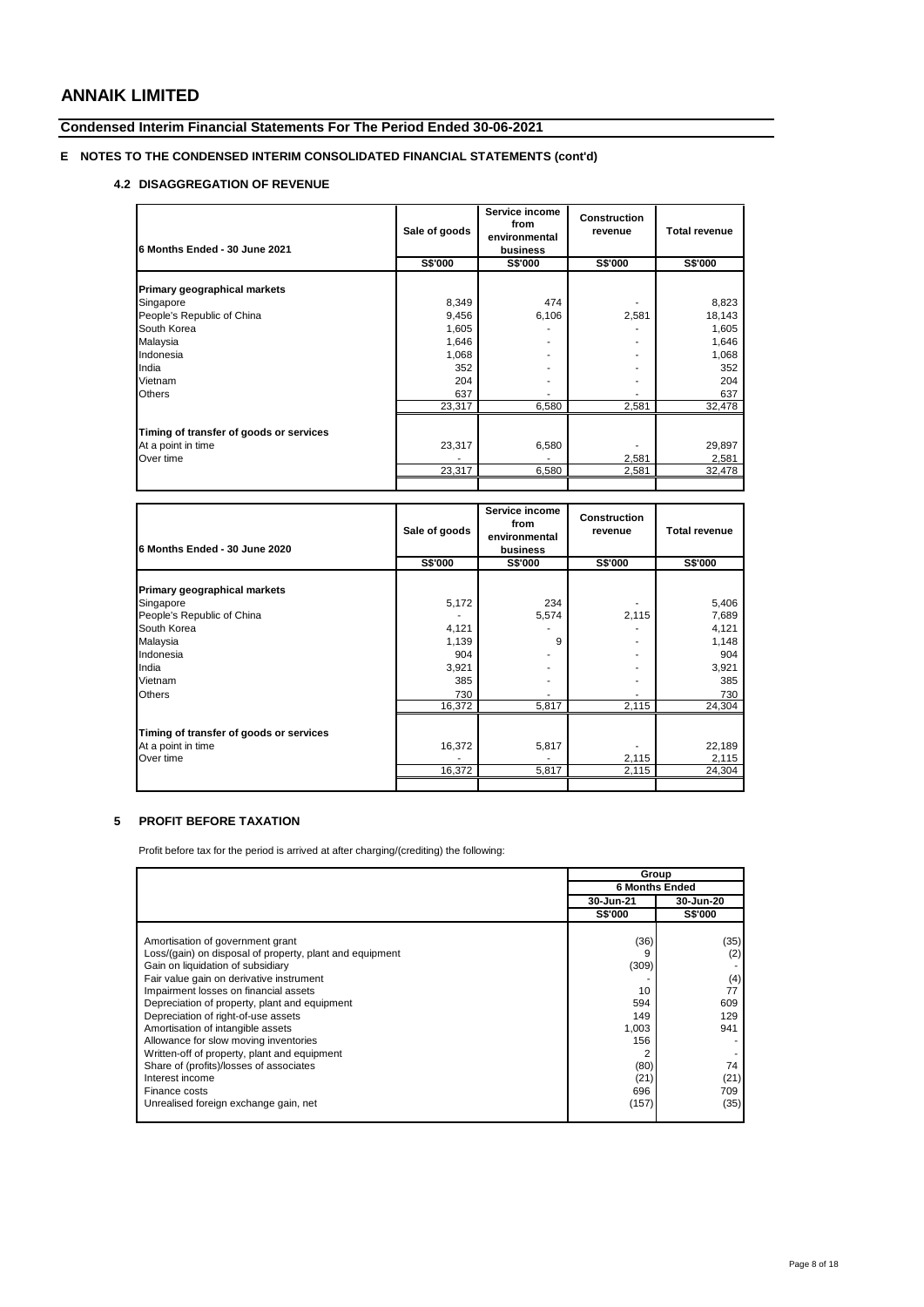## **Condensed Interim Financial Statements For The Period Ended 30-06-2021**

## **E NOTES TO THE CONDENSED INTERIM CONSOLIDATED FINANCIAL STATEMENTS (cont'd)**

## **6 INCOME TAX EXPENSE**

The major components of income tax expense for the period ended 30 June are:

|                                                     | Group                 |                          |
|-----------------------------------------------------|-----------------------|--------------------------|
|                                                     | <b>6 Months Ended</b> |                          |
|                                                     | 30-Jun-21             | 30-Jun-20                |
|                                                     | S\$'000               | S\$'000                  |
|                                                     |                       |                          |
| <b>Consolidated income statement</b>                |                       |                          |
| Current taxation:                                   |                       |                          |
| -Current income taxation                            | 387                   | 392                      |
| -Overprovision in respect of prior years            |                       | $\overline{\phantom{0}}$ |
|                                                     | 387                   | 392                      |
|                                                     |                       |                          |
| Deferred taxation:                                  |                       |                          |
| -Origination and reversal of temporary differences  | (22)                  |                          |
| Income tax expense recognised in the profit or loss | 365                   | 392                      |
|                                                     |                       |                          |

## **7 PROPERTY, PLANT AND EQUIPMENT**

During the six months ended 30 June 2021, the Group acquired assets amounting to S\$118,673 (30 June 2020: S\$46,917) and disposed of assets amounting to S\$70,573 (30 June 2020: S\$128,984).

Valuation technique and key assumptions

The recoverable amount of the plant and machineries and buildings were determined based on the valuation technique and key assumptions:

| <b>Description</b>     | Fair value hierarchy | <b>Valuation technique</b>                                                  | <b>Key assumptions</b>                                                                                                                                                      |
|------------------------|----------------------|-----------------------------------------------------------------------------|-----------------------------------------------------------------------------------------------------------------------------------------------------------------------------|
| Plant and<br>Machinery | Level 3              | Fair value less cost to<br>sell - Depreciated<br>replacement cost<br>method | Include consideration of:<br>Market value:<br>٠<br>Economic or external obsolescence;<br>٠<br>Functional or technical obsolescence; and<br>٠<br>Physical deterioration<br>٠ |
| <b>Buildings</b>       | Level 3              | Value-in-use -<br>Discounted cash flow                                      | Discount rate<br>٠<br>Long-term growth rates<br>٠                                                                                                                           |

The Group carried out a review of the recoverable amount of its property, plant and equipment and determined that there is no impairment loss to these assets for the current and previous financial periods.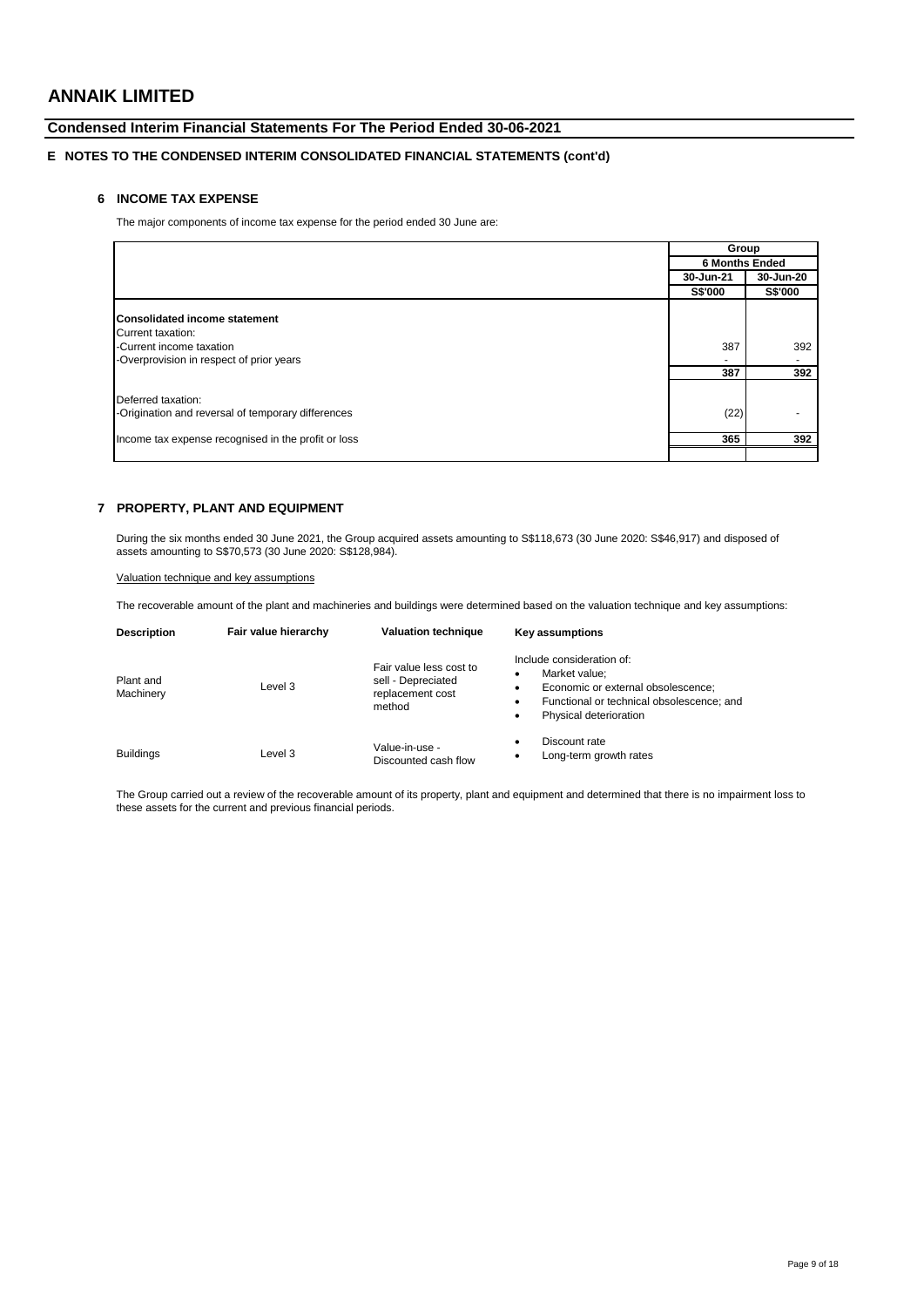## **Condensed Interim Financial Statements For The Period Ended 30-06-2021**

### **E NOTES TO THE CONDENSED INTERIM CONSOLIDATED FINANCIAL STATEMENTS (cont'd)**

### **8 GOODWILL**

Goodwill acquired in a business combination is allocated to the CGU that is expected to benefit from that business combination for impairment testing purpose, as follows:

|                                                                                                          | Group          |           |
|----------------------------------------------------------------------------------------------------------|----------------|-----------|
|                                                                                                          | As At          |           |
|                                                                                                          | 30-Jun-21      | 31-Dec-20 |
|                                                                                                          | <b>S\$'000</b> | S\$'000   |
|                                                                                                          |                |           |
| AngWei Environmental Ecological & Engineering (Shanghai) Co., Ltd ("AngWei Enviro") and its subsidiaries | 497            | 497       |
|                                                                                                          | 497            | 497       |
|                                                                                                          |                |           |

Comprising the wastewater treatment business of its subsidiaries, arising from the service concession rights granted by the People's Republic of China government.

The recoverable amount of AngWei Enviro Group was determined based on value in use calculated using cash flow projection from the financial budgets approved by management covering the remaining concession periods, useful lives of the wastewater treatment plants as well as the rights to draw water operated by the CGU, ranging from 20 - 27 years (2020: 21 - 28 years). The pre-tax discount rate applied to these cash flows is 7% (2020: 7%).

#### Key assumptions used in the value in use calculation:

The calculation of value in use is most sensitive to the following assumptions:

Growth rate - Projected revenue for wastewater treatment plants is based on government guarantee stated in the service concession agreement with the local government.

Pre-tax discount rates - The discount rate calculation is based on the specific circumstances of the CGU and derived from its weighted average cost of capital ("WACC"). The WACC takes into account both the cost of debt and equity. The cost of equity is derived from the expected return on investment by the Group's investors. The cost of debt is based on the interest-bearing borrowings the CGU is obliged to service. Segment-specific risk is incorporated by applying individual beta factors. The beta factors are evaluated annually based on publicly available market data.

Budgeted gross margins - Gross margins are based on results achieved in the year preceding the start of the budget period.

#### Sensitivity to changes in assumptions:

With regards to the assessment of value in use for AngWei Enviro, management believes that no reasonable possible changes in any of the above key assumptions would cause the carrying value of the unit to materially exceed its recoverable amount.

#### **9 INTANGIBLE ASSETS**

|                                        |                          | <b>Group</b>                |                      |                |
|----------------------------------------|--------------------------|-----------------------------|----------------------|----------------|
|                                        | <b>Patent</b><br>rights  | <b>Concession</b><br>rights | echnical<br>know-how | Total          |
|                                        | <b>S\$'000</b>           | <b>S\$'000</b>              | 22.000               | <b>S\$'000</b> |
| Cost:                                  |                          |                             |                      |                |
| At 1 January 2020                      | 3,732                    | 38,900                      | 387                  | 43,019         |
| <b>Additions</b>                       |                          | 1,568                       |                      | 1,568          |
| Written off                            | $\overline{\phantom{0}}$ | (510)                       |                      | (510)          |
| Exchange differences                   |                          | 1,869                       | 18                   | 1,887          |
| At 31 December 2020 and 1 January 2021 | 3,732                    | 41,827                      | 405                  | 45,964         |
| Additions                              |                          | 830                         |                      | 830            |
| Written off                            |                          |                             |                      |                |
| Exchange differences                   |                          | 1.076                       | 11                   | 1,087          |
| At 30 June 2021                        | 3,732                    | 43,733                      | 416                  | 47,881         |
| Accumulated amortisation:              |                          |                             |                      |                |
| At 1 January 2020                      | 1,696                    | 7,562                       | 387                  | 9,645          |
| Amortisation charge for the year       | 340                      | 1,469                       |                      | 1,809          |
| Written off                            |                          | (212)                       |                      | (212)          |
| <b>Exchange differences</b>            |                          | 357                         | 18                   | 375            |
| At 31 December 2020 and 1 January 2021 | 2,036                    | 9,176                       | 405                  | 11,617         |
| Amortisation charge for the period     | 169                      | 834                         |                      | 1,003          |
| Written off                            | ٠                        |                             | ٠                    |                |
| <b>Exchange differences</b>            |                          | 249                         | 11                   | 260            |
| At 30 June 2021                        | 2,205                    | 10,259                      | 416                  | 12,880         |
| <b>Carrying amount:</b>                |                          |                             |                      |                |
| At 31 December 2020                    | 1,696                    | 32,651                      | $\blacksquare$       | 34,347         |
| At 30 June 2021                        | 1,527                    | 33,474                      | ۰.                   | 35,001         |
|                                        |                          |                             |                      |                |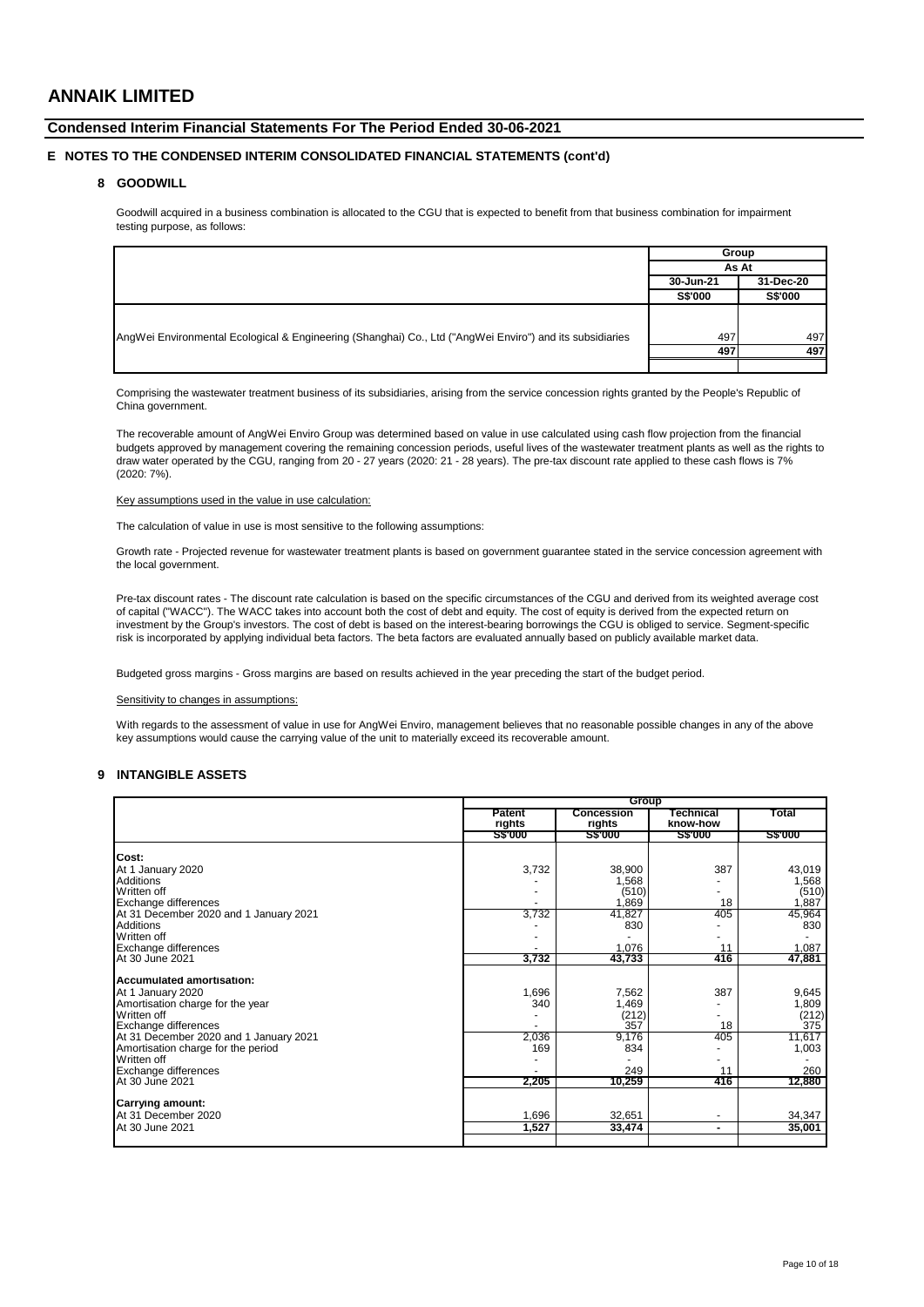### **Condensed Interim Financial Statements For The Period Ended 30-06-2021**

## **E NOTES TO THE CONDENSED INTERIM CONSOLIDATED FINANCIAL STATEMENTS (cont'd)**

### **9 INTANGIBLE ASSETS (cont'd)**

|                                                                      | Company<br>Patent<br>rights |
|----------------------------------------------------------------------|-----------------------------|
|                                                                      | <b>S\$'000</b>              |
| Cost:                                                                |                             |
|                                                                      |                             |
| At 1 January 2020, 31 December 2020, 1 January 2021 and 30 June 2021 | 3,732                       |
| Accumulated amortisation:                                            |                             |
| At 1 January 2020                                                    | 1,696                       |
| Amortisation charge for the year                                     | 340                         |
| At 31 December 2020 and 1 January 2021                               | 2,036                       |
| Amortisation charge for the period                                   | 169                         |
| At 30 June 2021                                                      | 2,205                       |
|                                                                      |                             |
| <b>Carrying amount:</b>                                              |                             |
| At 31 December 2020                                                  | 1,696                       |
| At 30 June 2021                                                      | 1,527                       |
|                                                                      |                             |

### **10 LOANS AND BORROWINGS**

|                                                      |                | Group          |                | Company   |
|------------------------------------------------------|----------------|----------------|----------------|-----------|
|                                                      | As At          |                | As At          |           |
|                                                      | 30-Jun-21      | 31-Dec-20      | 30-Jun-21      | 31-Dec-20 |
|                                                      | <b>S\$'000</b> | <b>S\$'000</b> | <b>S\$'000</b> | S\$'000   |
|                                                      |                |                |                |           |
| Amount repayable in one year or less, or on demand:- |                |                |                |           |
| Secured                                              | 17,302         | 13,490         |                |           |
| <b>Unsecured</b>                                     | 864            | 542            | 864            | 542       |
| Sub-Total                                            | 18,166         | 14,032         | 864            | 542       |
| Amount repayable after one year                      |                |                |                |           |
| Secured                                              | 20,630         | 20,612         |                |           |
| Unsecured                                            | 875            | 1,000          | 875            | 1,000     |
| Sub-Total                                            | 21,505         | 21,612         | 875            | 1,000     |
| <b>Total borrowings</b>                              | 39,671         | 35,644         | 1,739          | 1,542     |
|                                                      |                |                |                |           |

Details of any collateral

At 30 June 2021 and 31 December 2020, the Group's secured borrowings consist of bank loans, gvernment loans and bills payable.

At 30 June 2021, bank loans of S\$9.21 million (31 December 2020: S\$9.61 million) was secured by a charge over a property of a subsidiary. In addition, bank loans of S\$6.42 million (31 December 2020: S\$6.48 million) was secured by a charge over three pieces of vacant land, a property and machineries and equipments of a subsidiary and corporate guarantee from holding company.

At 30 June 2021, bills payable and remaining bank loans of S\$22.3 million (31 December 2020: S\$16.81 million) was secured by corporate guarantee of the Company.

### **11 SHARE CAPITAL AND TREASURY SHARES**

|                                                        | <b>Group and Company</b>                           |                |                            |                      |
|--------------------------------------------------------|----------------------------------------------------|----------------|----------------------------|----------------------|
|                                                        | 30-Jun-21                                          |                | 31-Dec-20                  |                      |
|                                                        | Number of<br><b>Share Capital</b><br><b>Shares</b> |                | Number of<br><b>Shares</b> | <b>Share Capital</b> |
|                                                        | '000                                               | <b>S\$'000</b> | '000                       | <b>S\$'000</b>       |
| Share capital<br>Beginning and end of interim period   | 292,733                                            | 38,776         | 292,733                    | 38,776               |
| Treasury shares<br>Beginning and end of interim period | 4,202                                              | 470            | 4,202                      | 470                  |
|                                                        |                                                    |                |                            |                      |

Company has treasury shares of 4,202,100 shares at S\$470,376 as at 30 June 2021 (31 December 2020: 4,202,100 shares at S\$470,376). The number of shares that may be issued on conversion of all share options outstanding as at 30 June 2021 was 11,850,000 (as at 31 December 2020: 11,850,000).

The Company subsidiaries do not hold any shares in the Company as at 30 June 2021 and 31 December 2020.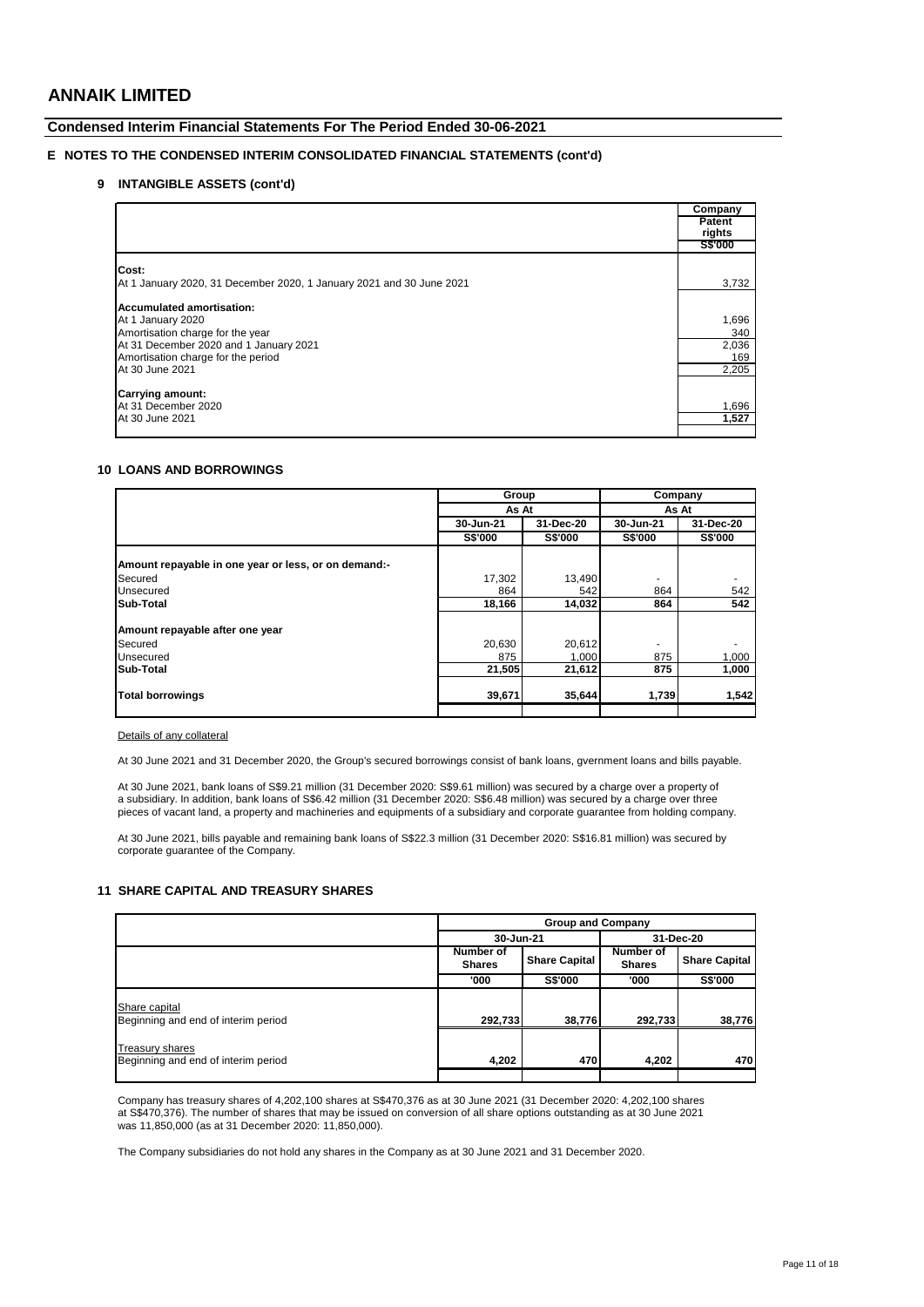## **Condensed Interim Financial Statements For The Period Ended 30-06-2021**

## **E NOTES TO THE CONDENSED INTERIM CONSOLIDATED FINANCIAL STATEMENTS (cont'd)**

## **12 RELATED PARTIES TRANSACTIONS**

|                                                                                                                                                                                                                                                              | Group                 |           |
|--------------------------------------------------------------------------------------------------------------------------------------------------------------------------------------------------------------------------------------------------------------|-----------------------|-----------|
|                                                                                                                                                                                                                                                              | <b>6 Months Ended</b> |           |
|                                                                                                                                                                                                                                                              | 30-Jun-21             | 30-Jun-20 |
|                                                                                                                                                                                                                                                              | S\$'000               | S\$'000   |
| Sales and purchases of goods and services                                                                                                                                                                                                                    |                       |           |
| In addition to the related party information disclosed elsewhere in the financial statements, the following<br>significant transactions between the Group and related parties took place at terms agreed between the<br>parties during the financial period: |                       |           |
| Purchase of goods from a related party                                                                                                                                                                                                                       | 203                   | 287       |
| Compensation of directors and key management personnel                                                                                                                                                                                                       |                       |           |
| The remuneration of directors and other members of key management during the period was as follows:                                                                                                                                                          |                       |           |
| Salaries, bonuses and benefits                                                                                                                                                                                                                               | 1,123                 | 1,239     |
| Central Provident Fund contributions                                                                                                                                                                                                                         | 75                    | 73        |
| Directors' fees                                                                                                                                                                                                                                              | 49                    | 49        |
|                                                                                                                                                                                                                                                              | 1,247                 | 1,361     |
| Comprise amounts paid to:                                                                                                                                                                                                                                    |                       |           |
| - Directors of the Company                                                                                                                                                                                                                                   | 626                   | 722       |
| - Other key management personnel                                                                                                                                                                                                                             | 621                   | 639       |
|                                                                                                                                                                                                                                                              | 1.247                 | 1,361     |
| The remuneration of directors and key management is determined by the remuneration committee having<br>regard to the performance of individuals and market trends.                                                                                           |                       |           |
| Directors' interests in employee share option                                                                                                                                                                                                                |                       |           |
| At the end of the reporting period, the total number of outstanding share options granted by the Company<br>to the above-mentioned directors under the share option plan amounted to 3,476,000 (2020: 3,476,000).                                            |                       |           |

## **13 DIVIDENDS**

|                                                                                                                                                     | Group                 |                |
|-----------------------------------------------------------------------------------------------------------------------------------------------------|-----------------------|----------------|
|                                                                                                                                                     | <b>6 Months Ended</b> |                |
|                                                                                                                                                     | 30-Jun-21             | 30-Jun-20      |
|                                                                                                                                                     | <b>S\$'000</b>        | <b>S\$'000</b> |
| Declared and paid during the period:<br>Dividends on ordinary shares:<br>-Final exempt (one-tier) dividend for 2021: 0.1 (2020: 0.3) cent per share | 289                   | 865            |
|                                                                                                                                                     |                       |                |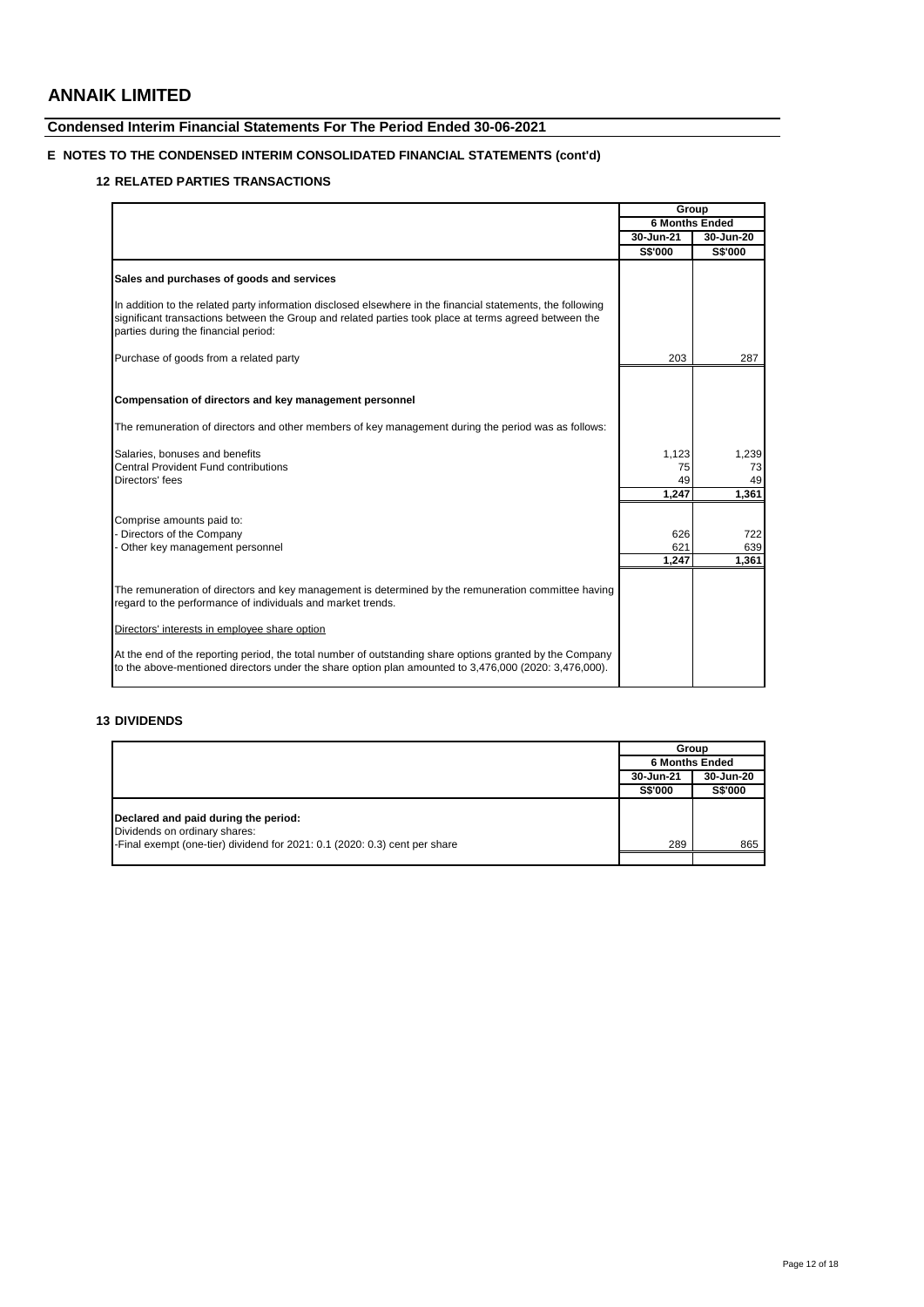-

## **Condensed Interim Financial Statements For The Period Ended 30-06-2021**

## **E NOTES TO THE CONDENSED INTERIM CONSOLIDATED FINANCIAL STATEMENTS (cont'd)**

### **14 FINANCIAL ASSETS AND FINANCIAL LIABILITIES**

|                                               |               | Group          |               | Company        |
|-----------------------------------------------|---------------|----------------|---------------|----------------|
|                                               | As At         |                | As At         |                |
|                                               | 30-Jun-21     | 31-Dec-20      | 30-Jun-21     | 31-Dec-20      |
|                                               | <b>SS'000</b> | <b>S\$'000</b> | <b>SS'000</b> | <b>S\$'000</b> |
| Financial Assets (Amortised cost)             |               |                |               |                |
| Refundable deposits                           | 892           | 892            |               |                |
| Trade and other receivables (1)               | 20,568        | 19,797         | 236           | 403            |
| Amount due from subsidiaries                  |               |                | 11,133        | 11,851         |
| Cash and cash equivalents                     | 15.784        | 15.048         | 1.005         | 1,318          |
|                                               | 37.244        | 35,737         | 12,374        | 13,572         |
| <b>Financial Liabilities (Amortised cost)</b> |               |                |               |                |
| Trade payables                                | 3.391         | 3,474          |               |                |
| Other payables and accruals (2)               | 3,741         | 5,695          | 735           | 685            |
| Amount due to associates                      | 418           | 1,284          |               |                |
| Amount due to subsidiaries                    |               |                | 430           | 397            |
| Loans and borrowings                          | 39.671        | 35.644         | 1.739         | 1.542          |
|                                               | 47,221        | 46,097         | 2,904         | 2,624          |
|                                               |               |                |               |                |

(1) Exclude GST receivables and advances to suppliers. (2) Exclude GST payables, deposits and advances from customers and deferred consideration payable.

#### **15 FAIR VALUES OF ASSETS AND LIABILITIES**

The Group categories fair value measurements using a fair value hierarchy that is dependent on the valuation input used as follows:

- Level 1 - Quoted prices (unadjusted) in active market for identical assets or liabilities that the Group can access at the measurement date;

Level 2 - Inputs other that quoted prices included within Level 1 that are observable for the asset or liability, either directly or indirectly; and

Level 3 - Unobservable inputs for the asset or liability.

Fair value measurements that use inputs of different hierarchy levels are categorised in its entirety in the same level of the fair value hierarchy as the lowest level input that is significant to the entire measurement.

The following tables show an analysis of each class of assets and liabilities measured at fair value at the end of the reporting period:

|                                                                                         | Group                                                                        |                                                                                    |                                              |       |  |
|-----------------------------------------------------------------------------------------|------------------------------------------------------------------------------|------------------------------------------------------------------------------------|----------------------------------------------|-------|--|
|                                                                                         | Fair value measurements at the end of the reporting period                   |                                                                                    |                                              |       |  |
|                                                                                         | <b>Quoted prices</b><br>in active<br>markets for<br>identical<br>instruments | using<br><b>Significant</b><br>observable<br>inputs other<br>than quoted<br>prices | <b>Significant</b><br>unobservable<br>inputs | Total |  |
|                                                                                         | (Level 1)                                                                    | (Level 2)                                                                          | (Level 3)                                    |       |  |
| As at 30 June 2021<br><b>IFinance liabilities:</b><br>Deferred consideration payable    |                                                                              |                                                                                    | 1,402                                        | 1,402 |  |
| Financial liabilities as at 30/06/2021                                                  |                                                                              |                                                                                    | 1,402                                        | 1,402 |  |
| As at 31 December 2020<br><b>Finance liabilities:</b><br>Deferred consideration payable |                                                                              |                                                                                    | 750                                          | 750   |  |
| Financial liabilities as at 31/12/2020                                                  |                                                                              |                                                                                    | 750                                          | 750   |  |
|                                                                                         |                                                                              |                                                                                    |                                              |       |  |

#### Deferred consideration payable

The fair value, determined using significant unobservable inputs (level 3), is estimated by discounting expected future cash flows at market incremental lending rate for similar types of lending, borrowing or leasing arrangements at the end of the reporting period. The fair value is similar to the carrying amount as the current market rate does not differ significantly from the intrinsic rate of the deferred consideration payable.

A significant increase/(decrease) in the incremental lending rate based on management's assumptions would result in a significantly lower/(higher) fair value measurement.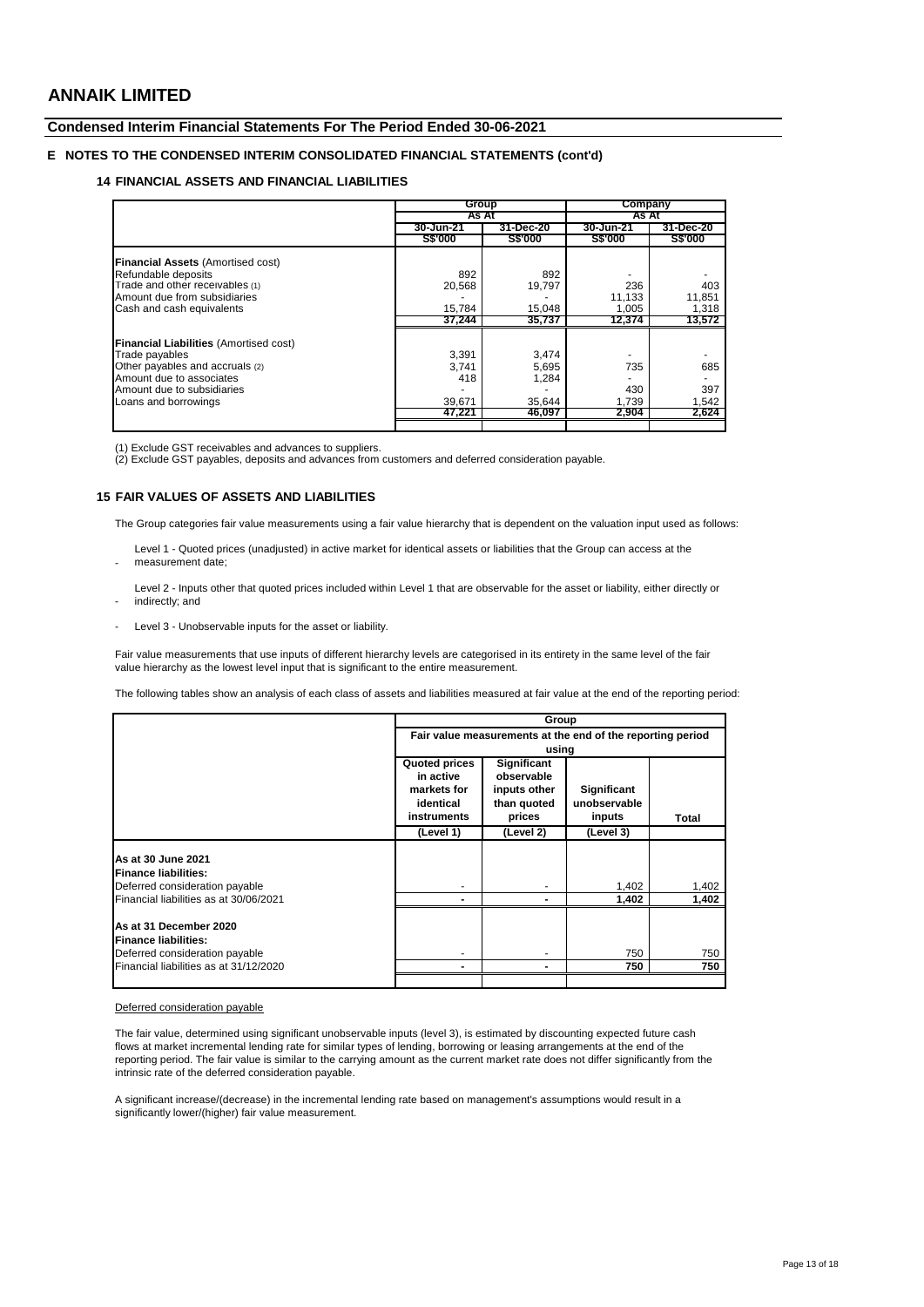## **Condensed Interim Financial Statements For The Period Ended 30-06-2021**

#### **F OTHER INFORMATION**

**1 (a)(i) Details of any changes in the company's share capital arising from right issue, bonus issue, subdivision consolidation,share buy-backs, exercise of share options or warrants, conversion of other issues of equity securities, issue of shares for cash or as consideration for acquisition or for any other purpose since the end of the previous uear reported on. State the number of shares that may be issued on conversion of all the outstanding convertibles, if any, against the total number of issued shares excluding treasury shares and subsidiary holdings of the issuer, as at the end of the current financial year reported on and as at the end of the corresponding period of the immediately preceding financial year. State also the number of shares held as treasury shares and the number of subsidiary holdings, if any, and the percentage of the aggregate number of treasury shares and subsidiary holdings held against the total number of shares outstanding in a class that is listed as at the end of the current financial year reported on and as at the end of the corresponding period of the immediately preceding financial year.**

### **SHARE CAPITAL**

|                                                             | Number of<br><b>Shares</b> | <b>Share Capital</b> |  |
|-------------------------------------------------------------|----------------------------|----------------------|--|
|                                                             | '000                       | S\$'000              |  |
| Balance as at 1 January 2021<br>292,733,000 ordinary shares | 292,733                    | 38,776               |  |
| Less: Treasury Share                                        | (4,202)                    | (470)                |  |
| Balance as at 30 June 2021<br>288,530,874 ordinary shares   | 288,531                    | 38,306               |  |

Company has treasury shares of 4,202,100 shares at S\$470,376 as at 30 June 2021 (31 December 2020: 4,202,100 shares at S\$470,376). The number of shares that may be issued on conversion of all share options outstanding as at 30 June 2021 was 11,850,000 (as at 31 December 2020: 11,850,000).

Company has nil subsidiary holdings as at 30 June 2021 (31 December 2020: Nil).

#### **1 (a)(ii) To show the total number of issued shares excluding treasury shares as at the end of the current financial period and as at the end of the immediately preceding year.**

Please refer to item 1(a)(i) above.

**1 (a)(iii) A statement showing all sales, transfers, cancellation and/or use of treasury shares as at the end of the current financial year reported on.**

There are no sales or transfers, cancellation and/or use of treasury shares between 1 January 2021 and 30 June 2021.

**1 (a)(iv) A statement showing all sales, transfers, cancellation and/or use of subsidiary holdings as at the end of the current financial year reported on.**

Not applicable.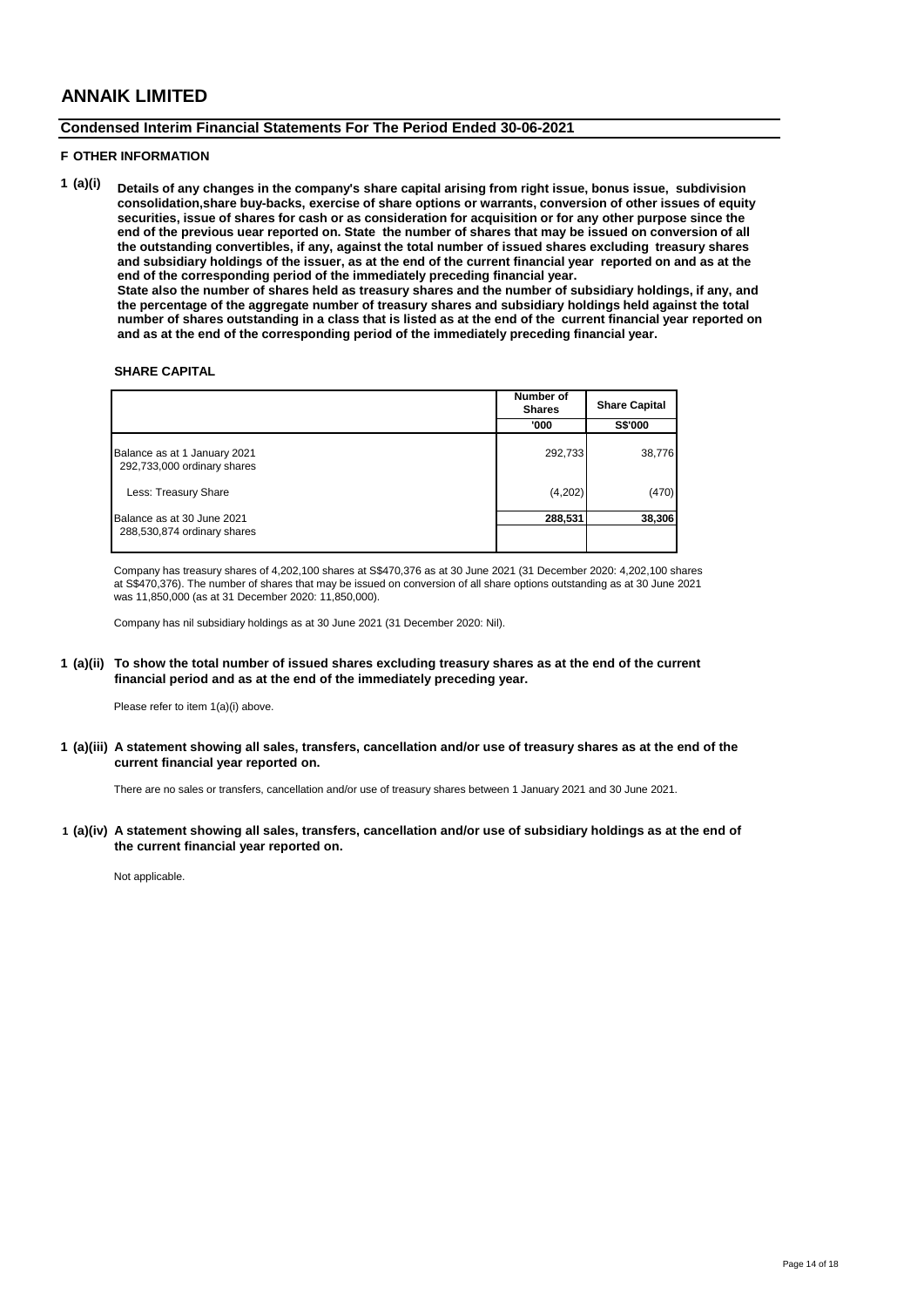### **Condensed Interim Financial Statements For The Period Ended 30-06-2021**

### **F OTHER INFORMATION (cont'd)**

**2 Whether the figures have been audited or reviewed and in accordance with which auditing standard or practice.**

The figures have not been audited nor reviewed by our auditors.

**3 Whether the figures have been audited or reviewed, the auditors' report (including any qualifications or emphasis of a matter).**

Not applicable.

**3 (a) Where the latest financial statements are subject to an adverse opinion, qualified opinion or disclaimer of opinion, the financial statements have been adequately disclosed.**

(a) update on the efforts taken to resolve each outstanding audit issue,

**(a)(ii) confirmation from the Board that the impact of all outstanding audit issues on the financial statements have been adequately disclosed.**

Not applicable.

**4 Whether the same accounting policies and methods of computation as in the issuer's most recently audited annual financial statements have been applied.**

Except as disclosed in paragraph 5 below, the Group and Company have adopted the same accounting policies and methods of computation for the current financial period as those applied in the financial year ended 31 December 2020.

**5 If there are any changes in the accounting policies and methods of computation, including any required by an accounting standard, what has changed, as well as the reasons for, and the effect of, the change.**

NA

**6 Earnings per ordinary share of the group for the current financial year reported on and the corresponding period of the immediately preceding financial year, after deducting any provision for preference dividends.**

### **EARNING PER ORDINARY SHARE**

|                                                                              | Group       |             |           |
|------------------------------------------------------------------------------|-------------|-------------|-----------|
|                                                                              | 30-Jun-21   | 30-Jun-20   | Change    |
| Earnings/(Loss) per ordinary share for the period based on net profit/(loss) |             |             | %         |
| attributable to the equity holders of the Company                            |             |             |           |
| (i) Based on weighted average number of ordinary shares (in cents)           | 0.43        | (0.06)      | <b>NM</b> |
| - Weighted average number of shares                                          | 288.530.874 | 288.530.874 | $0.00\%$  |
| (ii) On a fully diluted basis (in cents)                                     | 0.43        | (0.06)      | <b>NM</b> |
| - Adjusted weighted average number of shares                                 | 288.530.874 | 288.530.874 | $0.00\%$  |

### **7 Net asset value (for the issuer and group) per ordinary share based on the total number of issued shares excluding treasury shares of the issuer at the end of the:-**

**(a) current financial year reported on; and**

**(b) immediately preceding financial year**

|                                                                                                                   | Group     |           |        | Company   |           |            |
|-------------------------------------------------------------------------------------------------------------------|-----------|-----------|--------|-----------|-----------|------------|
|                                                                                                                   | As At     |           |        | As At     |           |            |
|                                                                                                                   | 30-Jun-21 | 31-Dec-20 | Change | 30-Jun-21 | 31-Dec-20 | Change     |
|                                                                                                                   | Cents     | Cents     | %      | Cents     | Cents     | %          |
| Net asset backing per ordinary share based on<br>the existing issued share capital as at the end of<br>the period | 21.39     | 20.84     | 2.64%  | 12.22     | 12.77     | $(4.31\%)$ |

The net asset value per ordinary share is based on 288,530,874 (2020: 288,530,874) shares at the end of each period.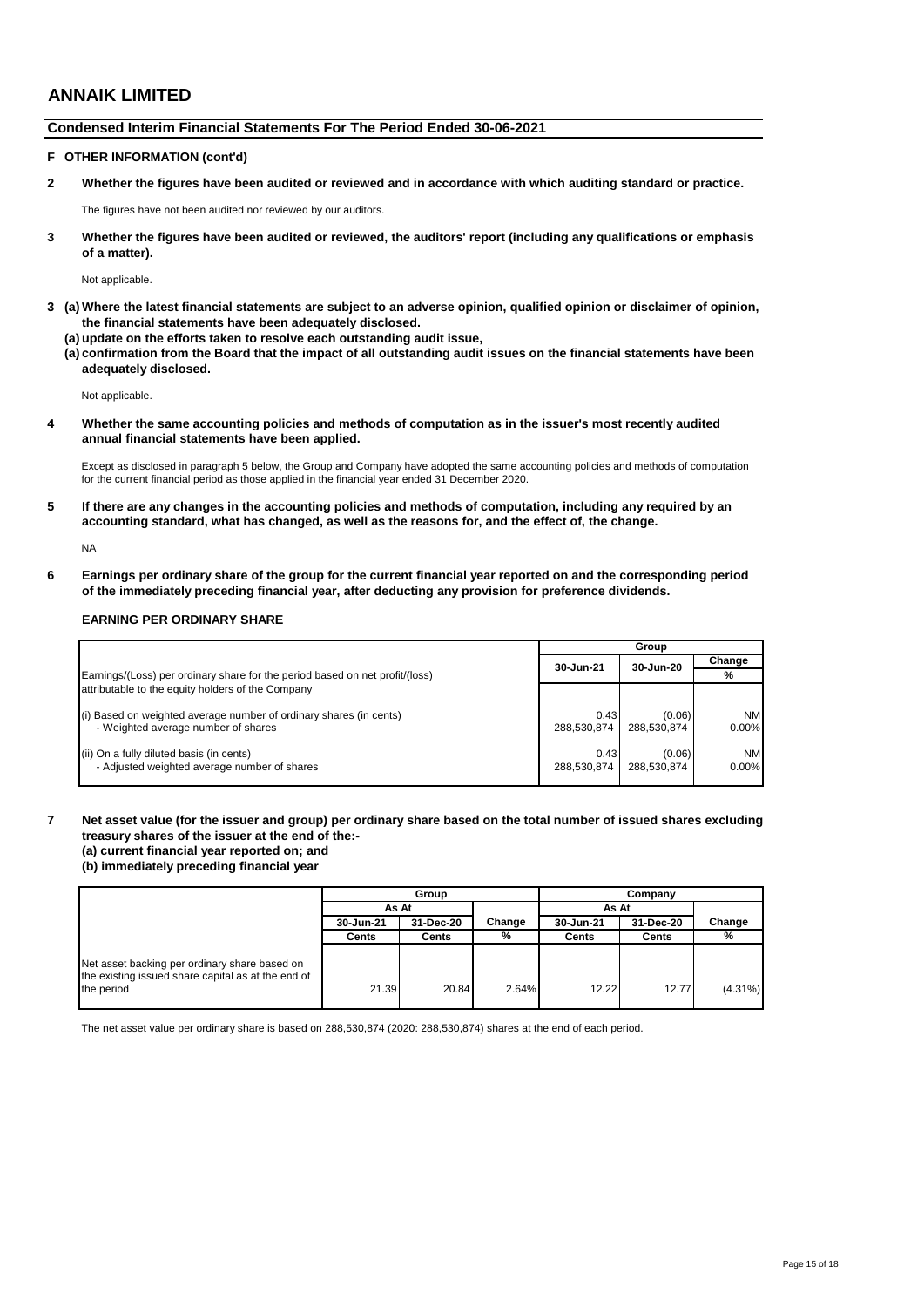### **Condensed Interim Financial Statements For The Period Ended 30-06-2021**

### **F OTHER INFORMATION (cont'd)**

- **8 A review of the performance of the group, to the extent necessary for a reasonable understanding of the group's business. It must include a discussion of the following:-**
	- **(a) any significant factors that affected the turnover, costs and earnings of the group for the current financial year reported on, including (where applicable) seasonal or cyclical factors; and (b) any material factors that affected the cash flow, working capital, assets or liabilities of the group**
	- **during the current financial year reported on.**

The Group's profit attributable to owners of the Company for the period ended 30 June 2021 was S\$1.23 million as compared to a loss of S\$0.18 million recorded in prior year. The significant improvement in results was mainly due to higher demand of steel products and increase in steel<br>prices which lifted the revenue and gross profit of both distribution and manu current period.

The Group's revenue for the period ended 30 June 2021 increased by S\$8.18 million or 33.63% from S\$24.30 million in June 2020 to S\$32.48 million in June 2021. The increase in group revenue of S\$8.18 million was mainly attributable to significantly higher sales derived from distribution<br>division in Singapore and manufacturing of steel flanges business in Mal divisions' revenue were fuelled by higher demand of our steel products as more projects were secured and delivered in the current period. In addition, the environmental business division also contributed to an increase of revenue amounting to S\$1.18 million followed by more EPC projects completed during first half of 2021.

Gross profit increased by S\$0.72 million or 10.93% for the period ended 30 June 2021 from S\$6.64 million in June 2020 to S\$7.36 million in June 2021. The increase in gross profit was due to higher revenue generated from all the three business divisions. However, the decrease in gross profit margin from 27.30% to 22.66% was due to changes in product mix of steel trading business under the distribution division.

Other operating income increased by S\$0.03 million or 3.08% from S\$1.04 million in June 2020 to S\$1.07 million in June 2021 was mainly attributed to recognition of gain on liquidation of subsidiary amounting to S\$0.31 million. The increase was offset by lower COVID-19 government grants and subsidies received in Singapore during the period.

Distribution expenses decreased by S\$0.41 million or 44.11% from S\$0.94 million in June 2020 to S\$0.53 million in June 2021. The decrease was due to changes in product mix, shipping terms and lower revenue recorded in steel trading business in Korea.

Administrative expenses decreased by S\$0.03 million or 0.77% from S\$4.55 million in June 2020 to S\$4.52 million in June 2021 mainly due to cost control measures in place.

Impairment losses on financial assets – trade receivables decreased by S\$0.07 million or 87.01% from S\$0.08 million in June 2020 to S\$0.01 million in June 2021 due to less provision made during the period.

Other operating expenses increased by S\$0.06 million or 21.31% from S\$0.29 million in June 2020 to S\$0.35 million in June 2021 mainly due to higher foreign currency exchange loss.

Finance costs decreased by S\$0.01 million or 1.83% from S\$0.71 million in June 2020 to S\$0.70 million in June 2021 which was mainly attributed to reduction in funding costs.

As a result of additional EPC projects being secured and delivered during the period from the rural wastewater treatment business under the environmental division, share of results of associate, improved from a loss of SS\$0.07 million in June 2020 to profit of S\$0.08 million in June 2021.

The total liabilities of the Group increased by S\$0.25 million from S\$58.97 million as at 31 December 2020 to S\$59.22 million as at 30 June 2021. The increase was mainly due to additional bank loans and bill payables amounting to S\$2.57 million and S\$1.47 million respectively drawn down for working capital and replenishment of inventory purposes. However, the increase in total liabilities was mostly offset by reduction in other payables and accruals amounting to S\$2.81 million after settlement of advances received from customers in trading business and reduction in amount due to<br>an associate of S\$0.87 million in accordance to scheduled repayment made. Th December 2020 to 0.43 times at 30 June 2021.

The current assets of the Group increased by S\$2.67 million from S\$57.85 million as at 31 December 2020 to S\$60.52 million as at 30 June 2021. The increase was mainly attributed to the increase in inventory amounting by S\$0.80 million for fulfilment of project sales delivery and replenishment of stock requirement. In addition, higher trade receivables amounting to S\$0.54 million and other receivables amounting to S\$0.41 million were in tandem with the higher sales generated from distribution division during the period. Debtor turnover decreased from 120 days as at<br>31 December 2020 to 93 days as at 30 June 2021. Cash and bank balances st

The Group maintained a healthy and positive working capital of S\$28.48 million or a current ratio of 1.89 times with current assets of S\$60.52 million and current liabilities of S\$32.04 million as at 30 June 2021.

The non-current assets of the Group increased by S\$0.62 million from S\$74.40 million as at 31 December 2020 to S\$75.02 million as at 30 June 2021. The increase was mainly attributed to acquisition of intangible assets amounting to S\$0.65 million for upgrading of wastewater treatment<br>plants in industrial cum municipal wastewater treatment business under environm offset by decrease in property, plant and equipment amounting to S\$0.32 million and right-of-use assets amounting to S\$0.05 million as additional depreciation and amortisation charge. The investment in associates increase of S\$0.34 million was due to S\$11.26 million as at 31 December 2020<br>to S\$11.60 million as at 30 June 2021 was due to additional profit coupled wit

The cash and cash equivalents as at 30 June 2021 increased by S\$0.73 million from S\$15.05 million as at 31 December 2020 to S\$15.78 million as at 30 June 2021.

The increase in financing activities were mainly due to positive cash flows generated from net loan borrowings of S\$2.31 million and capital contributions from non-controlling interested party of S\$0.57 million offset by repayments made for obligations under leases liabilities of S\$0.20 million, amount due to associates amounting to S\$0.87 million and dividend payment amounting to S\$0.29 million.

Investing activities have generated a negative cash flow of S\$1.05 million due to addition in intangible assets amounting to S\$0.83 million and<br>property, plant and equipment amounting to S\$0.12 million; both for upgrading wastewater treatment business under environmental division.

Operating activities have also generated negative cash flows amounting to S\$0.03 million in the current period because more cash were being used in the purchase of inventory amounting to S\$0.96 million, payment of other payables amounting to S\$2.81 million, interest expense amounting to S\$0.62 million and income tax amounting to S\$0.35 million.

Group's net asset per share as at 30 June 2021 was 21.39 cents and weighted average profit per share was 0.43 cents.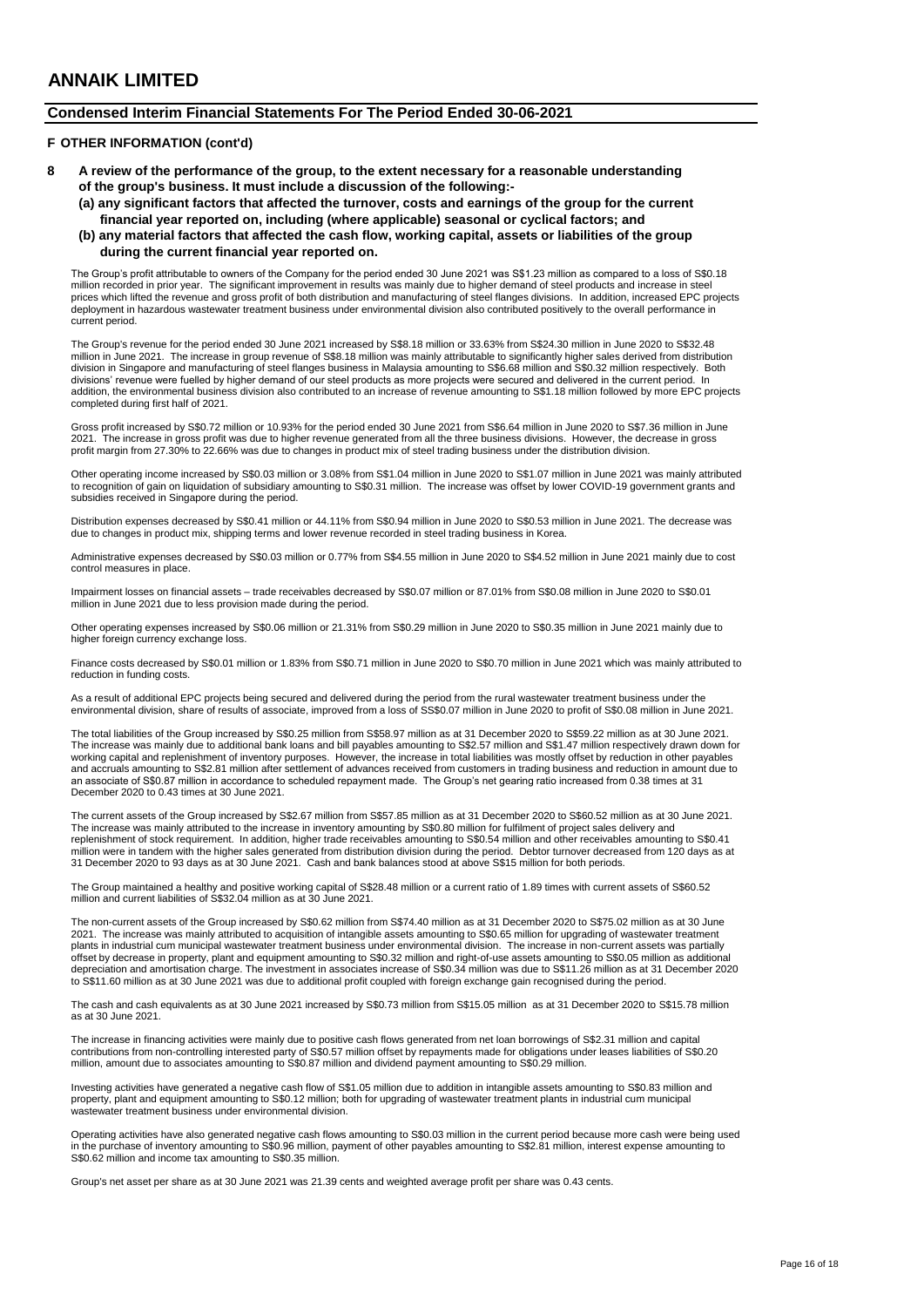### **Condensed Interim Financial Statements For The Period Ended 30-06-2021**

#### **F OTHER INFORMATION (cont'd)**

**9 Whether a forecast, or a prospect statement, has been previously disclosed to shareholders, any variance between it and actual results.**

Not applicable.

#### **10 A commentary at the date of the announcement of the significant trends and competitive conditions of the industry in which the group operates and any known factors or events that may affect the group in the next reporting period and the next 12 months.**

The operating environment for the next 12 months is expected to remain uncertain and challenging as the global economic activity continues to be disrupted due to the ongoing COVID-19 pandemic. Nevertheless, with the progress in vaccination, especially in major economies such as the United States, Europe and China, hope is raised that external demand will hold and continue to lift Singapore's trade-dependent sectors. The escalation of vaccination rates in Singapore has also boosted Government's confidence to open up more sectors especially travelling, tourism and F&B which ultimately will translate into positive business sentiments locally. The Group's adoption of prudent<br>strategies in our core businesses since last year had paid off well in first half of 2

#### Distribution and Manufacturing Business:

Despite the surge in steel prices since beginning of the year, the external demand of our steel products remains strong and healthy. We will continue to allocate more resources to our sales team in order to secure steel supply related projects in Singapore and the regional markets.

This current trend in price increases and strong demand also benefited our manufacturing business and is expected to continue till year-end. With our assets-light business model strategy in manufacturing business, the final proceeds amounting to RM29.10 million or S\$9.70 million from the disposal of land and property as announced on 28 February 2020 is expected to be received in first half of 2022. This investing cash inflows will ultimately improve the Group's gearing ratio, cash availability and further lower down our fixed operating expenses.

#### Environmental Business:

The industrial cum municipal wastewater treatment division continues to be the main profit and cash flow contributor of our Group. We will undertake two additional upgrading projects in the 2nd half of 2021 as requested by the local government of PRC in line with their proenvironmental policy. With subsequent completion of all upgrading projects, we will see excellent discharge quality which complies with local highest discharge standard and enhance our overall assets value.

The rural wastewater treatment division is expected to have a lower profit contribution this year as tough competition is expected especially<br>with the local State-Owned-Enterprise ("SOE") in the PRC. We will continue to ad our technical support and system in order to get more Engineering, Procurement and Construction ("EPC") projects.

The hazardous wastewater treatment division is continuously growing stronger. We managed to secure new EPC projects in Singapore and the PRC and hope to build a higher order book by tapping into our expertise in water and wastewater treatment.We will strive to build a resilient team in Singapore, the PRC and Malaysia and perform targeted marketing to promote our core competencies in steel and water businesses.

#### **11 If a decision regarding dividend has been made.**

**(a) Whether an interim (final) dividend has been declared (recommended); and**

None

**(b)(i) Amount per share in cents.**

Not applicable.

**(b)(ii) Previous corresponding period in cents.**

Not applicable.

**(c) Whether the dividend is before tax, net of tax or tax exempt. If before tax or net of tax, state the tax rate and the country where the dividend is derived. (If the dividend is not taxable in the hands of shareholders, this must be stated).**

Not applicable.

**(d) The date the dividend is payable.**

Not applicable.

**(e) The date on which Registrable Transfers received by the company (up to 5.00pm) will be registered before entitlements to the dividend are determined.**

Not applicable.

#### **12 If no dividend has been declared (recommended), a statement to that effect and the reason(s) for the decision.**

No dividend has been declared or recommended after taking into consideration the Group's capital commitment plan and its cash flow requirements.